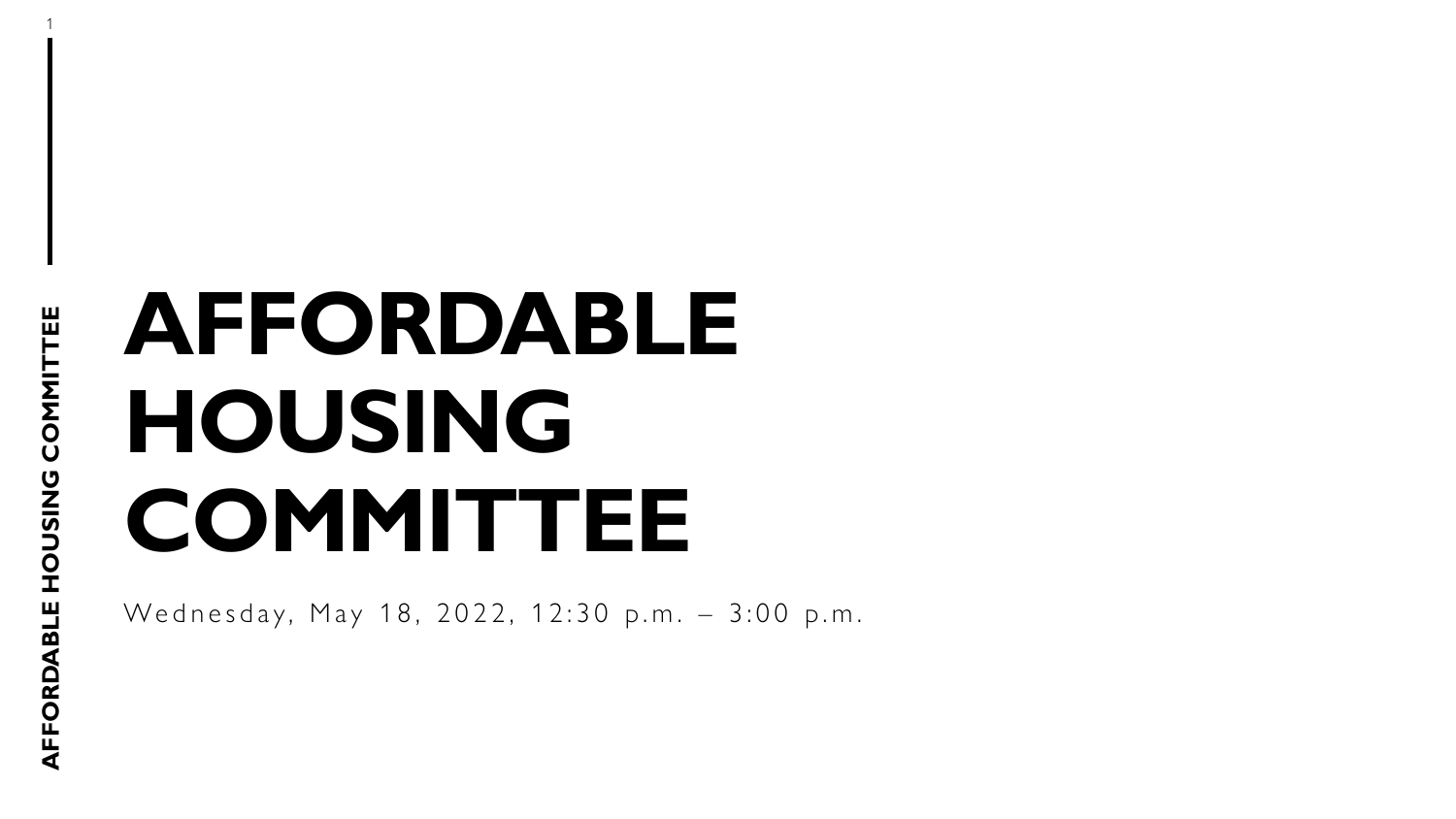## **Agenda**

| 12:30 p.m. Introductions and Agenda Review                                              |  |
|-----------------------------------------------------------------------------------------|--|
| 12:40 p.m. Adoption of April 8, 2022 Meeting Minutes, action item                       |  |
| 12:45 p.m. <b>Community Partners Table</b> , briefing                                   |  |
| 12:55 p.m. <b>GMPC Motion 21-1 Accountability Framework</b> , decision                  |  |
| 1:55 p.m. GMPC Motion 21-1 Jurisdictional Shares of Countywide Housing Needs, direction |  |
| 2:55 p.m. <b>Wrap Up and Next Steps</b>                                                 |  |
| $3.00$ p.m. <b>Adjourn</b>                                                              |  |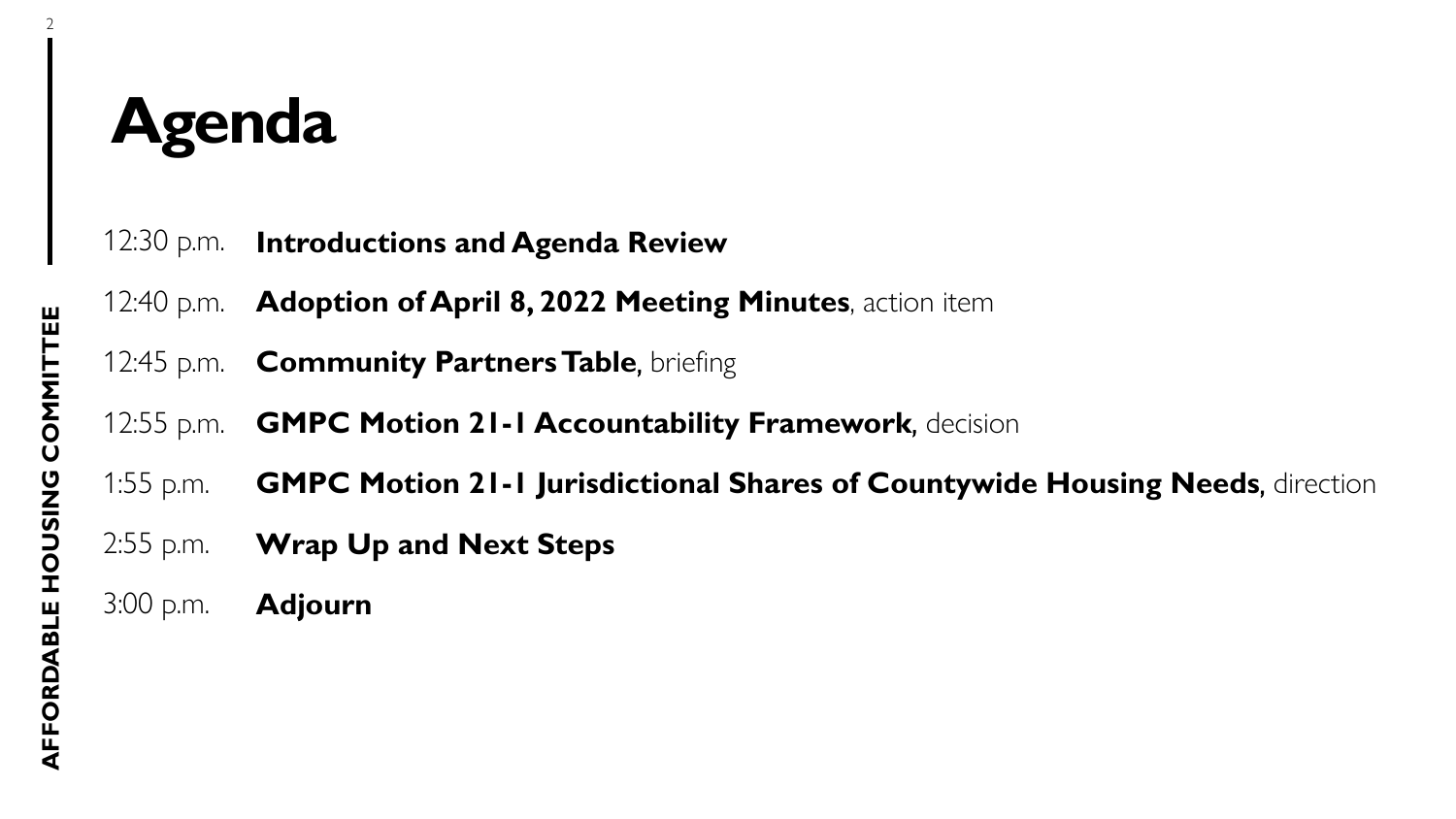3

# **Meeting Minutes**

**Reference material:** [Draft April 8, 2022 AHC Meeting Minutes](https://kingcounty.gov/%7E/media/depts/community-human-services/housing-homelessness-community-development/documents/affordable-housing-committee/Meeting_05,-d-,18,-d-,22/Draft_AHC_Meeting_Minutes_2022,-d-,04,-d-,08.ashx?la=en)

**Council Chair Claudia Balducci**

Affordable Housing Committee Chair King County Council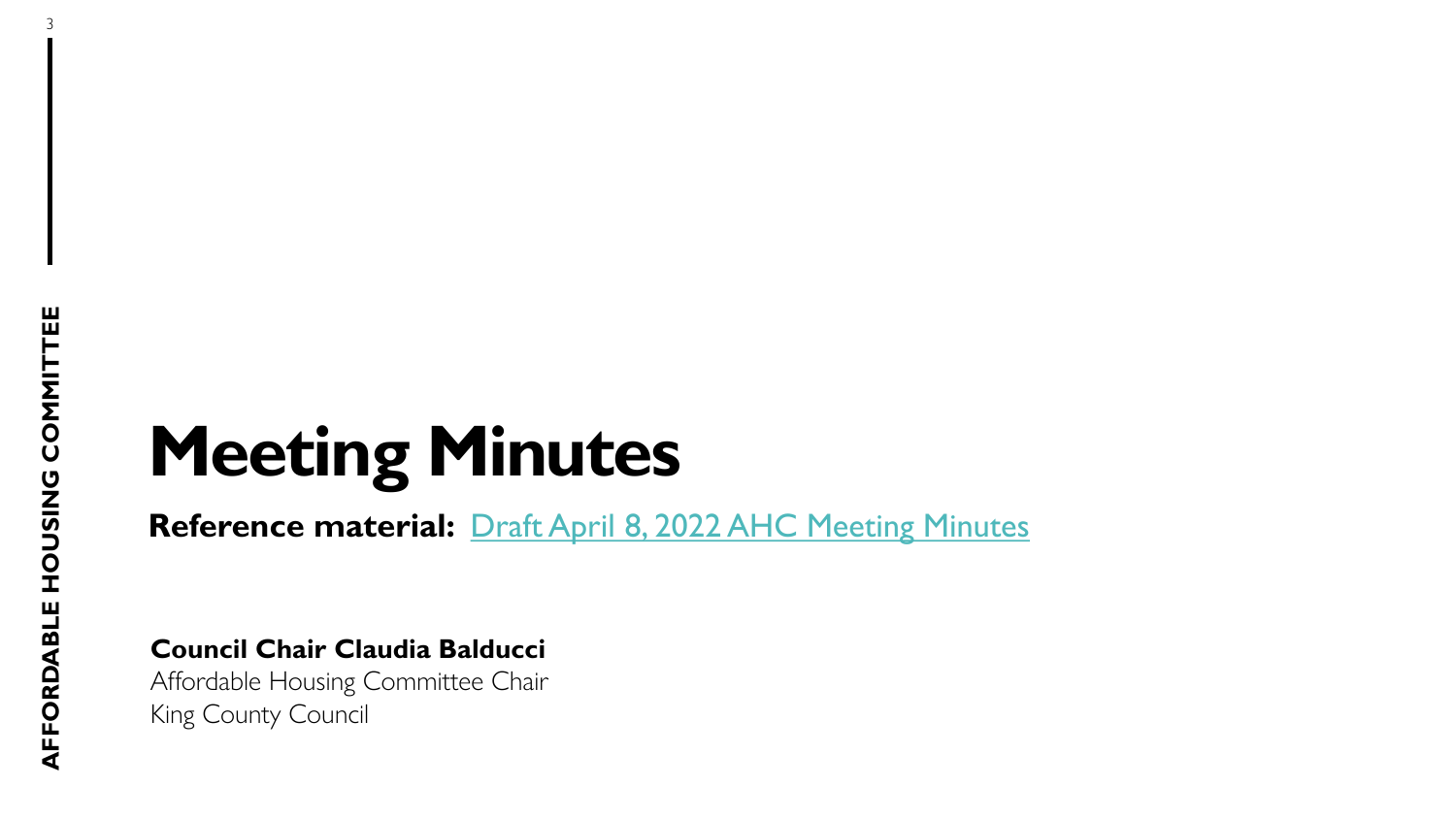4

## **Community Partners Table**

**Reference material:** [Recommendations Report](https://kingcounty.gov/%7E/media/depts/community-human-services/housing-homelessness-community-development/documents/affordable-housing-committee/Meeting_05,-d-,18,-d-,22/CommunityPartnersTable_FinalRecommendationsReport_May2022.ashx?la=en)

**Sarah Ballew** Change Management and Policy Consultant Headwater People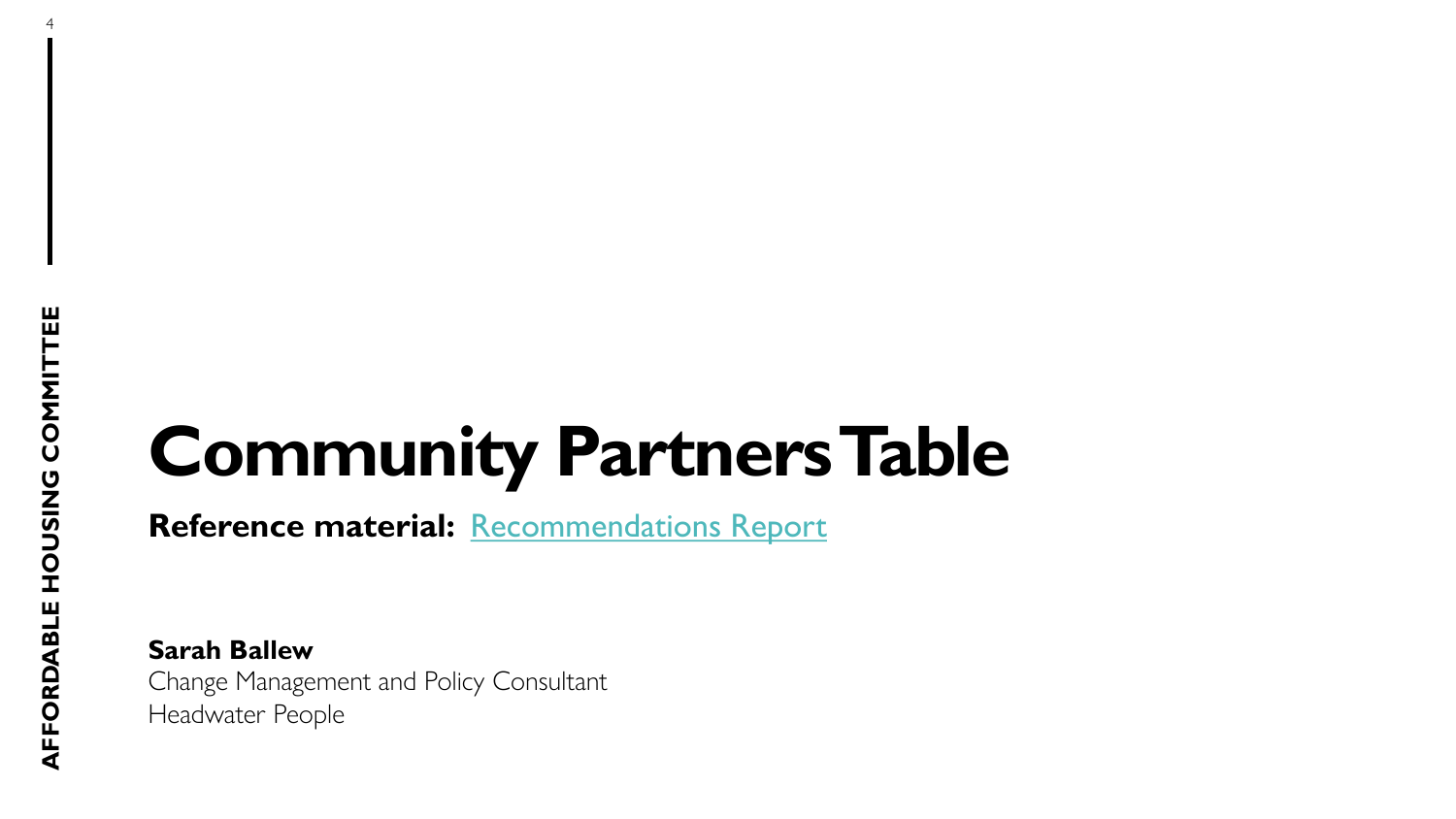5

## **GMPC Motion 21-1 Accountability Framework**

**Reference material:** [Staff Report](https://kingcounty.gov/%7E/media/depts/community-human-services/housing-homelessness-community-development/documents/affordable-housing-committee/Meeting_05,-d-,18,-d-,22/AHCGMPCMotion211RevisedAccountabilityFrameworkStaffReport20220513.ashx?la=en)

**McCaela Daffern**

Regional Affordable Housing Implementation Manager King County Department of Community and Human Services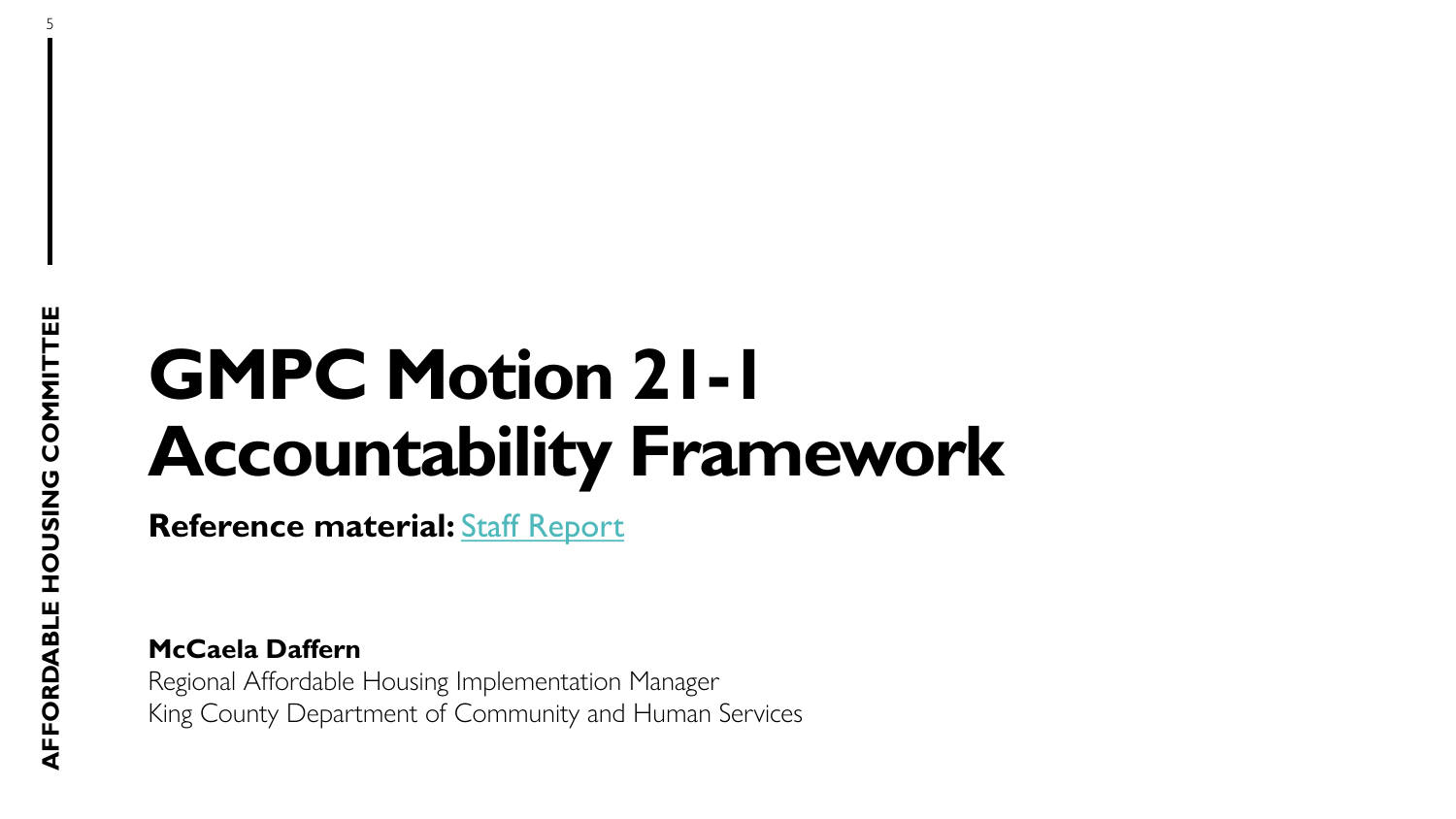## **Goals for Today**

• Staff will:

 $\checkmark$  Recap where you are in the process and what to expect next

 $\checkmark$  Review answers to your questions

- AHC will:
	- Determine what actions to include in a motion approving the framework actions and directing staff and the HIJT CPP Work Group to develop CPP amendments to implement the framework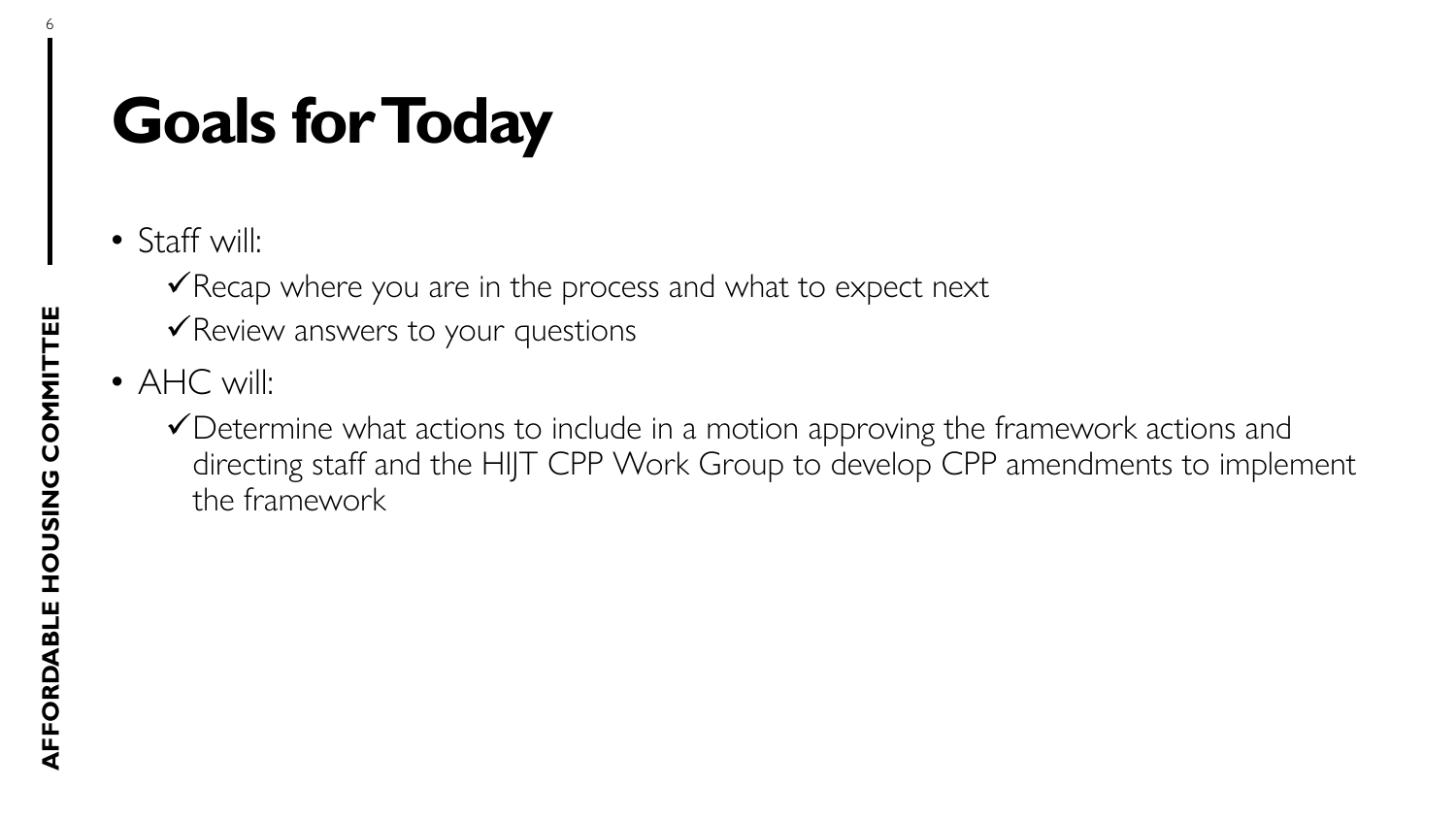### **AHC 2022 Work Phases**



Recommend an **accountability framework**

Incorporate new data and guidance from Commerce on **affordable housing targets and countywide need projections**

Recommend **CPP amendments** 

*April-May May-July Sept-Nov*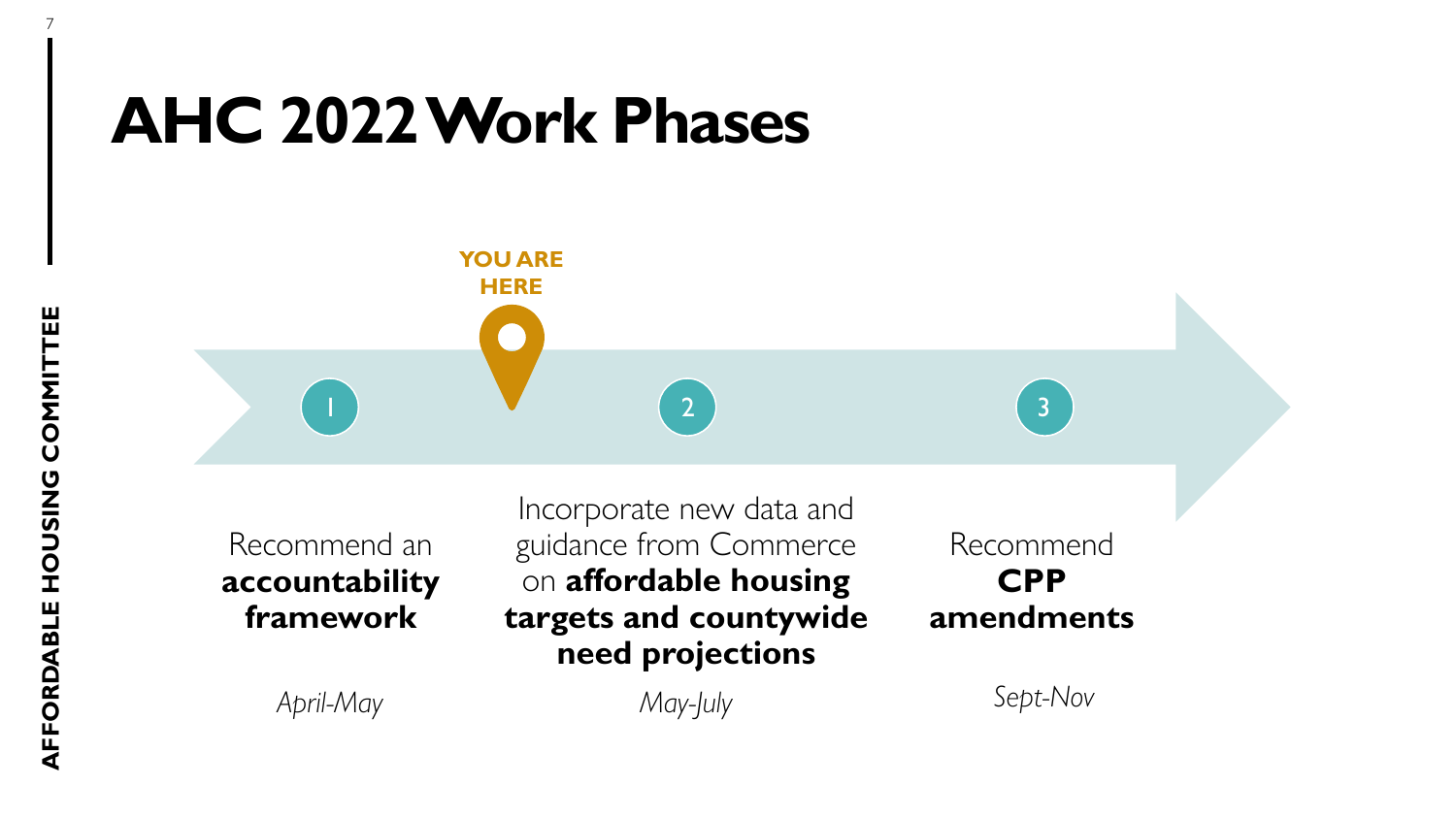## **Framework Design Considerations**

- Complement state and multicounty accountability systems
- Strengthen the CPP Housing Chapter accountability system
- Consider GMPC member amendments
- Clarify role of affordable housing targets and other benchmarks
- Articulate a full range of options in the first draft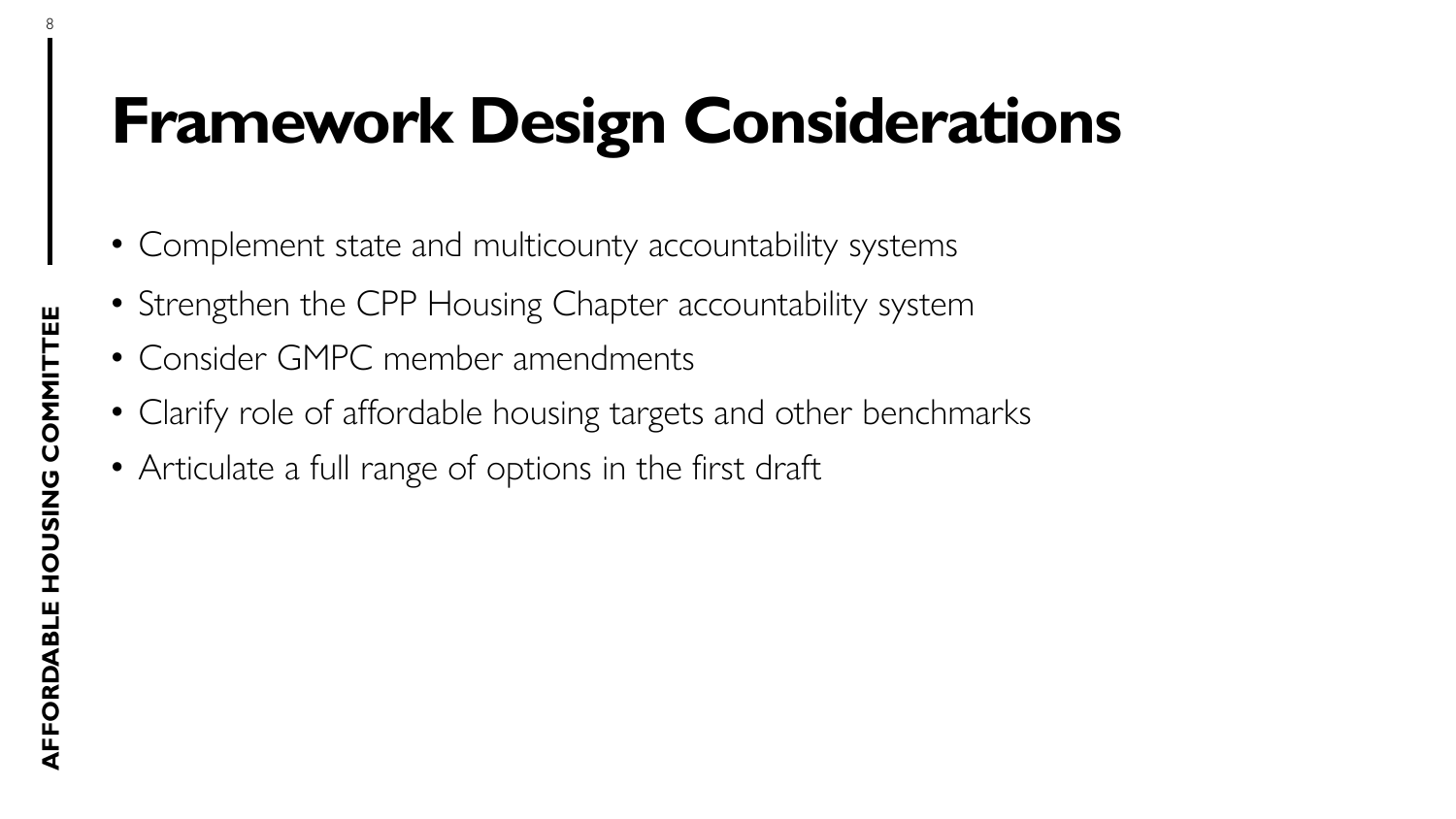### **Potential Framework Actions**

#### **Targets**

Jurisdictional affordable housing targets established in CPP Housing Chapter to clarify what jurisdictions must plan for and accommodate

#### **1 Comprehensive Plan Adoption Oversight**

**2 Comprehensive Plan Implementation Oversight**

#### **1a. Review Plans**

AHC offers early guidance and assistance to jurisdictions on CPP Housing Chapter alignment. Before adoption of a periodic update to a comprehensive plan, the AHC reviews plans for alignment with the CPP Housing Chapter and comments

#### **1b. Review & Certify Plans**

Everything in *Action 1a* plus, after plan adoption, GMPC issues plan certification decision

#### **2a. Monitor & Report**

After periodic updates to comprehensive plans are adopted, AHC annually measures jurisdictional progress to plan for and accommodate affordable housing targets in dashboard using standardized benchmarks and housing data trends

#### **2b. Monitor, Report & Require Adjustments**

Everything in Action 2a plus, five years after plan adoption, the GMPC reviews the information collected through monitoring and identifies jurisdictions with significant shortfalls in planning for and accommodating affordable housing targets. The GMPC requires those jurisdictions to take reasonable measures to adjust plans or land use maps to address significant shortfalls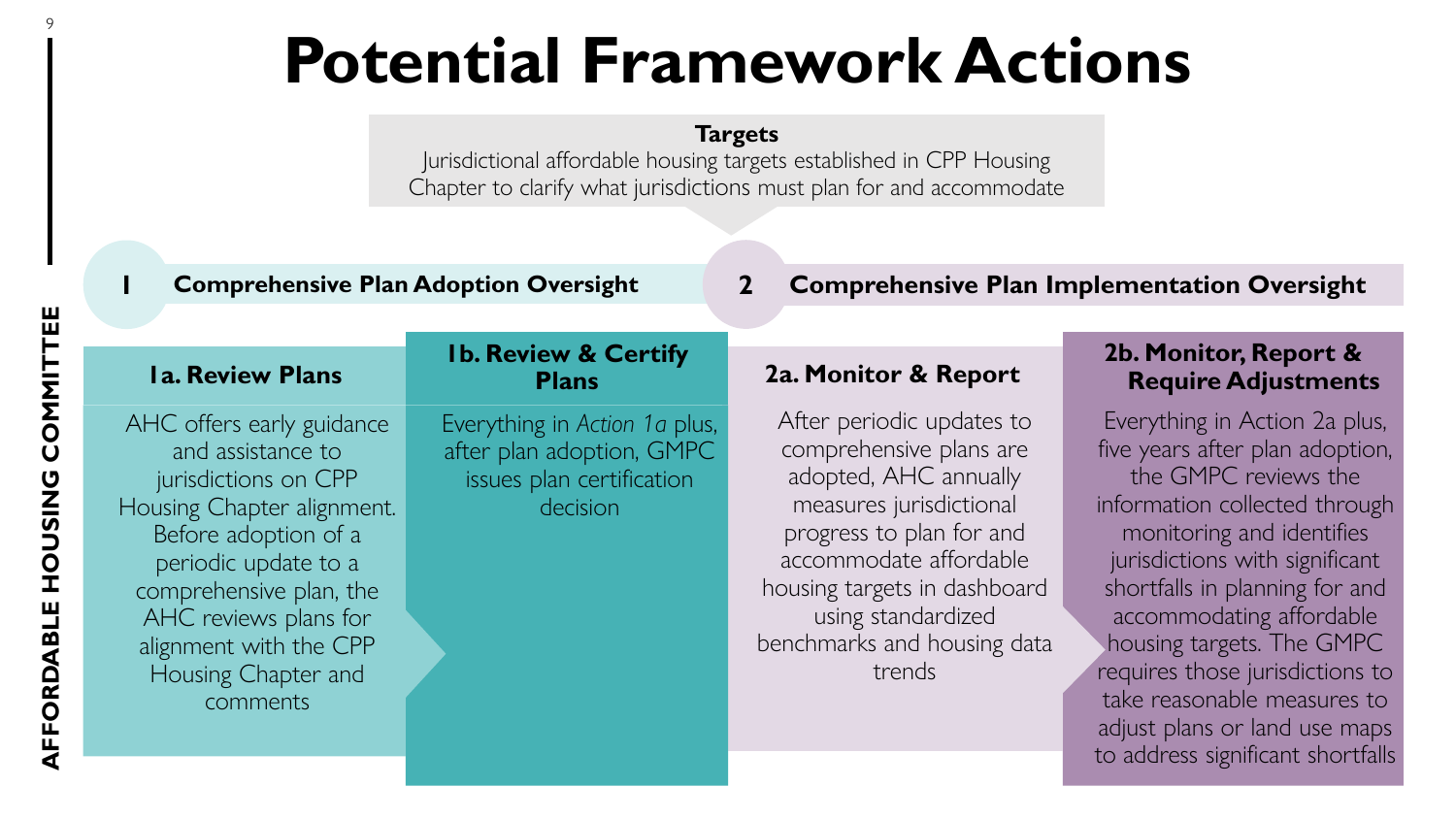## **AHC and GMPC Feedback**

**1 Comprehensive Plan Adoption Oversight 2 Comprehensive Plan Implementation Oversight**

#### **1a. Review Plans**

- AHC supports offering early guidance and assistance to jurisdictions during the development of a periodic update to a comp plan and reviewing draft plans and providing comments prior to adoption
- GMPC members who spoke generally support developing this action

#### **2a. Monitor & Report** ? **1b. Review & Certify Plans**

- AHC needs more information to determine support for recommending empowering the GMPC, with assistance from the AHC, to issue plan certification decisions
- No expressed GMPC support
- AHC supports modifying the annual monitoring system to measure benchmarks and data that more closely align with this framework, and comparing jurisdictions based on their progress toward benchmarks
- GMPC members who spoke generally support developing this action

#### **2b. Monitor, Report & Require Adjustments**

- AHC supports a midcycle review of jurisdictional progress to accommodate their affordable housing targets and recommending empowering the GMPC, with assistance from the AHC, to require adjustments to address shortfalls
- GMPC members who spoke didn't oppose this action, but a few members suggested implementing this action in a future comp plan cycle

10

**AFFORDABLE HOUSING COMMITTEE**

AFFORDABLE HOUSING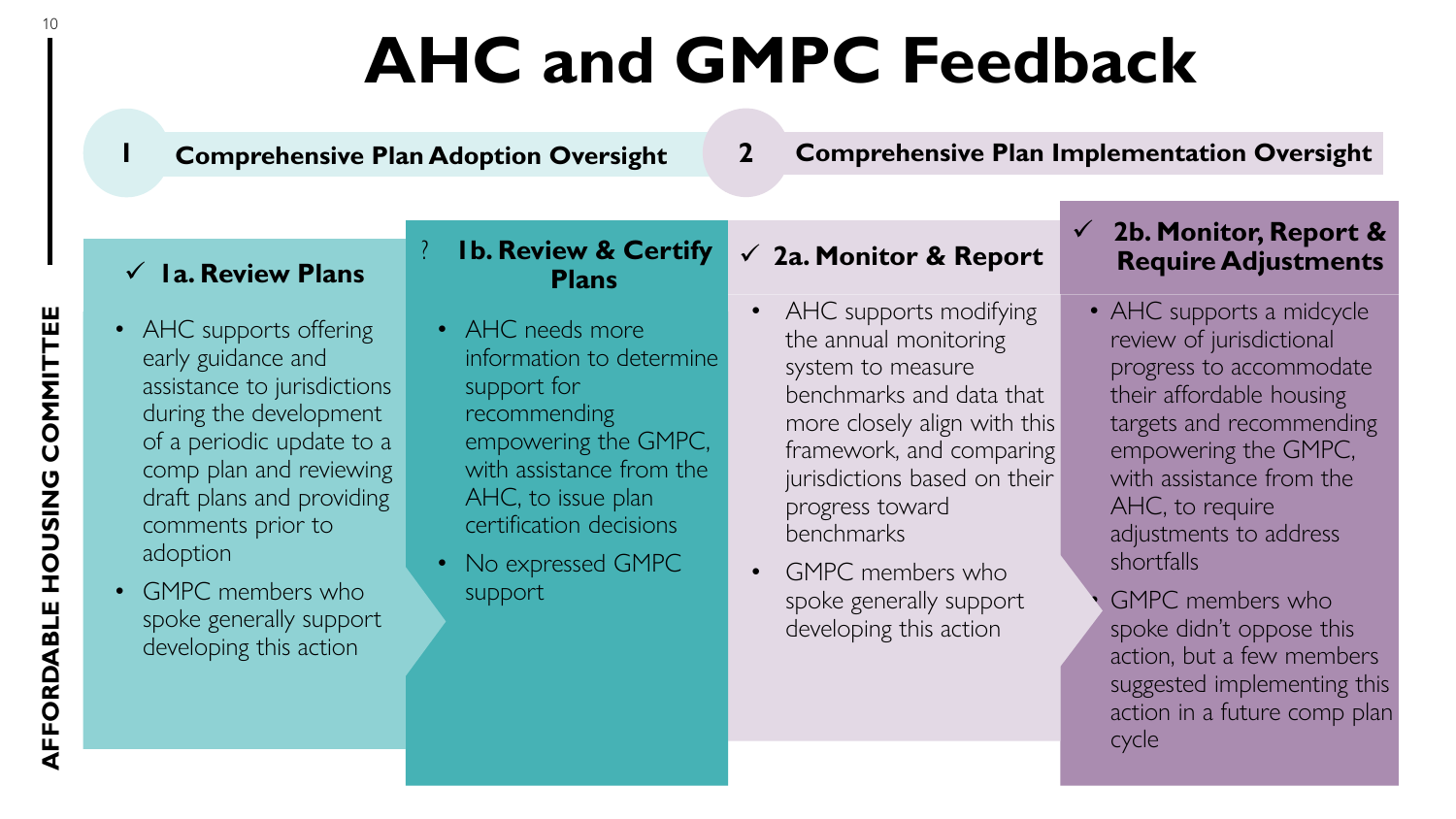### **Staff Response | Overarching Question**

| <b>Action</b>                       | <b>AHC Question</b>                                          | <b>Staff Response</b>                                                                                                                                         |
|-------------------------------------|--------------------------------------------------------------|---------------------------------------------------------------------------------------------------------------------------------------------------------------|
| <b>Common</b>                       | 1. Are there ways to reduce                                  | • Clear checklists and standards                                                                                                                              |
| <b>Across All</b><br><b>Actions</b> | resource intensity, particularly<br>for small jurisdictions? | • Less stringent expectations for small<br>jurisdictions related to requiring plan adjustments<br>$\bullet$ Explore waiving annual reporting if there were no |

• Explore waiving annual reporting if there were no meaningful programmatic or policy changes

Collect and disseminate example policies, codes, ordinances and other implementation strategies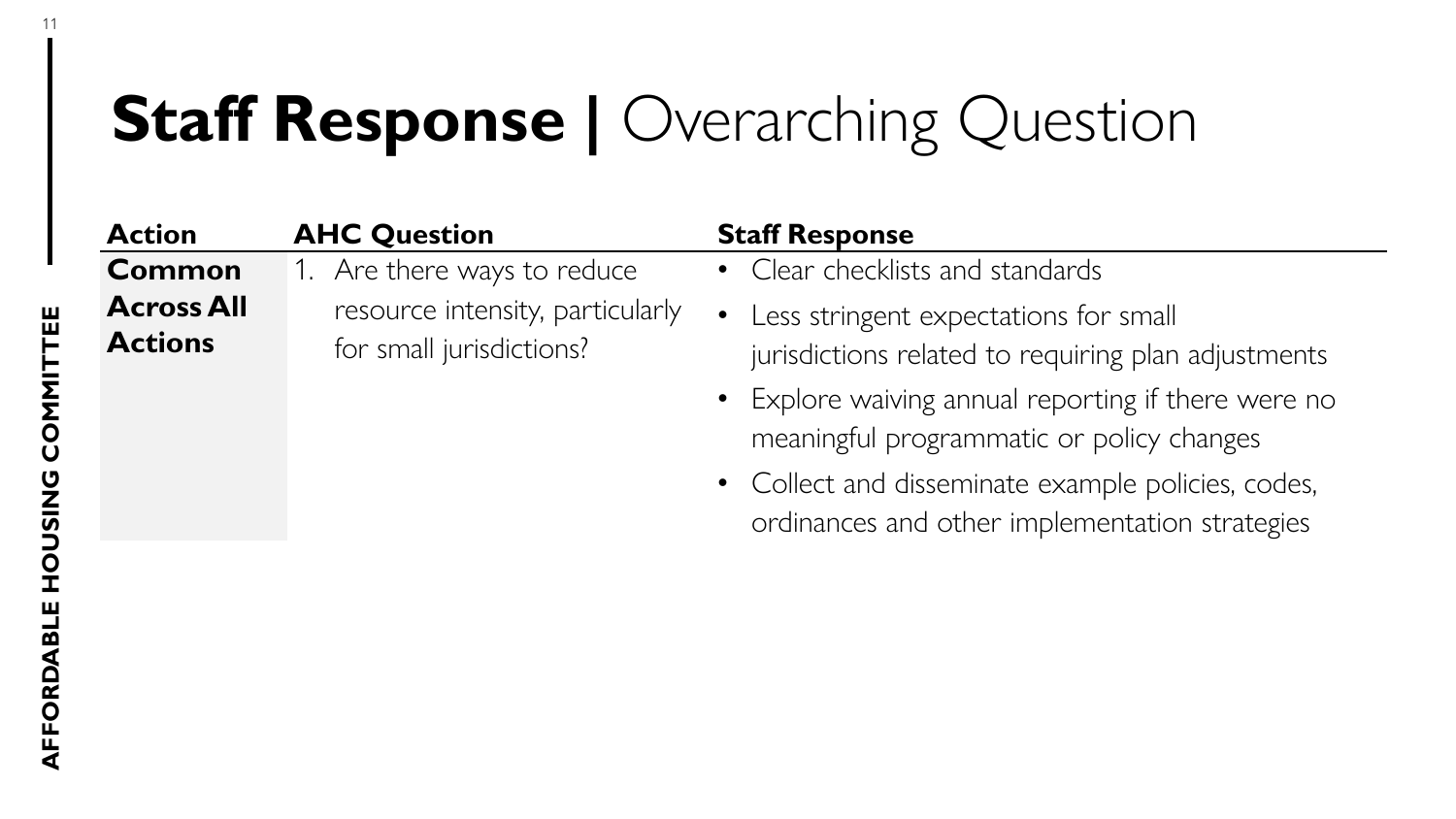## **Staff Response | Plan Adoption Oversight**

| <b>Action</b>                          | <b>AHC Question</b>                                                                                                        | <b>Staff Response</b>                                                                                           |
|----------------------------------------|----------------------------------------------------------------------------------------------------------------------------|-----------------------------------------------------------------------------------------------------------------|
| Ia. Plan<br><b>Review</b>              | 2. What type of up-front<br>assistance would be most<br>helpful?                                                           | Plan review checklist<br>• Links to comp plan language from other cities<br>Webinar on plan review standards    |
|                                        | 3. Can we ensure an objective and<br>independent review of plans?                                                          | PSRC reports no challenges, but strong, clear<br>standards will certainly help                                  |
|                                        | 4. What are the standards for<br>reviewing plans?                                                                          | • See next slide                                                                                                |
| <b>Ib. Plan</b><br><b>Review &amp;</b> | 5. What are the standards for<br>certifying plans?                                                                         | • Same as Plan Review                                                                                           |
| <b>Certification</b>                   | 6. Is there time to develop<br>effective goal metrics and a<br>certification process for this<br>comprehensive plan cycle? | Establishing an effective process would be<br>challenging given that comprehensive plan updates<br>are underway |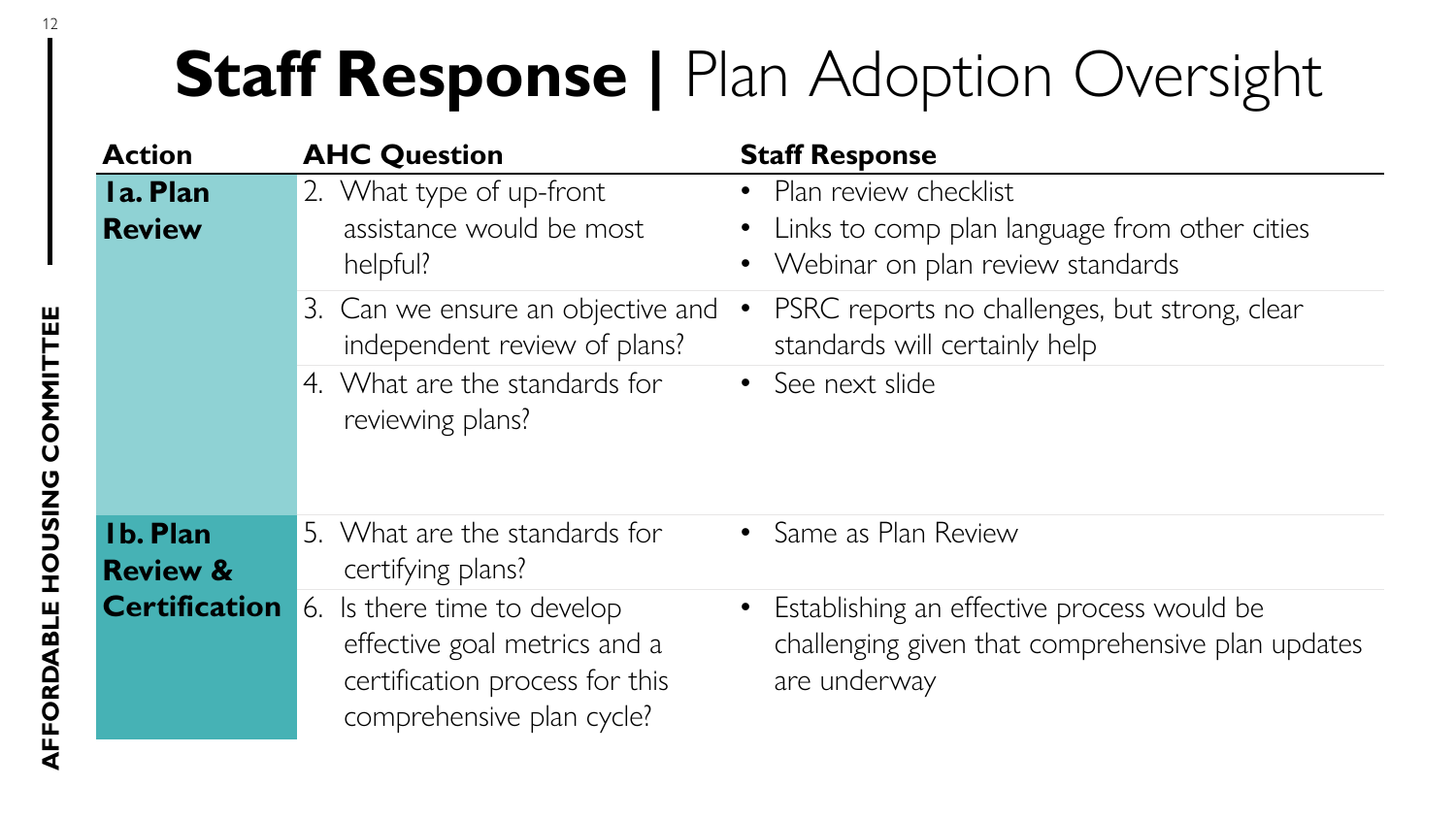### **Plan Review Standards**

### **Staff Proposal**

Develop a comprehensive plan review and certification checklist that:

- Articulates a clear threshold for determining alignment
- Requests a page/policy reference where each threshold is met
- Includes guidance for meeting the threshold standard that jurisdictional staff can use or adapt
- Includes suggestions for jurisdictions looking to do more

### **Structure**

See Exhibit A of the staff report for a sample checklist standard and guidance

- Developed by AHC staff but not reviewed by HIJT CPP Work Group or IJT
- Structured as a yes/no questions, not to assess how well a jurisdiction implemented the standard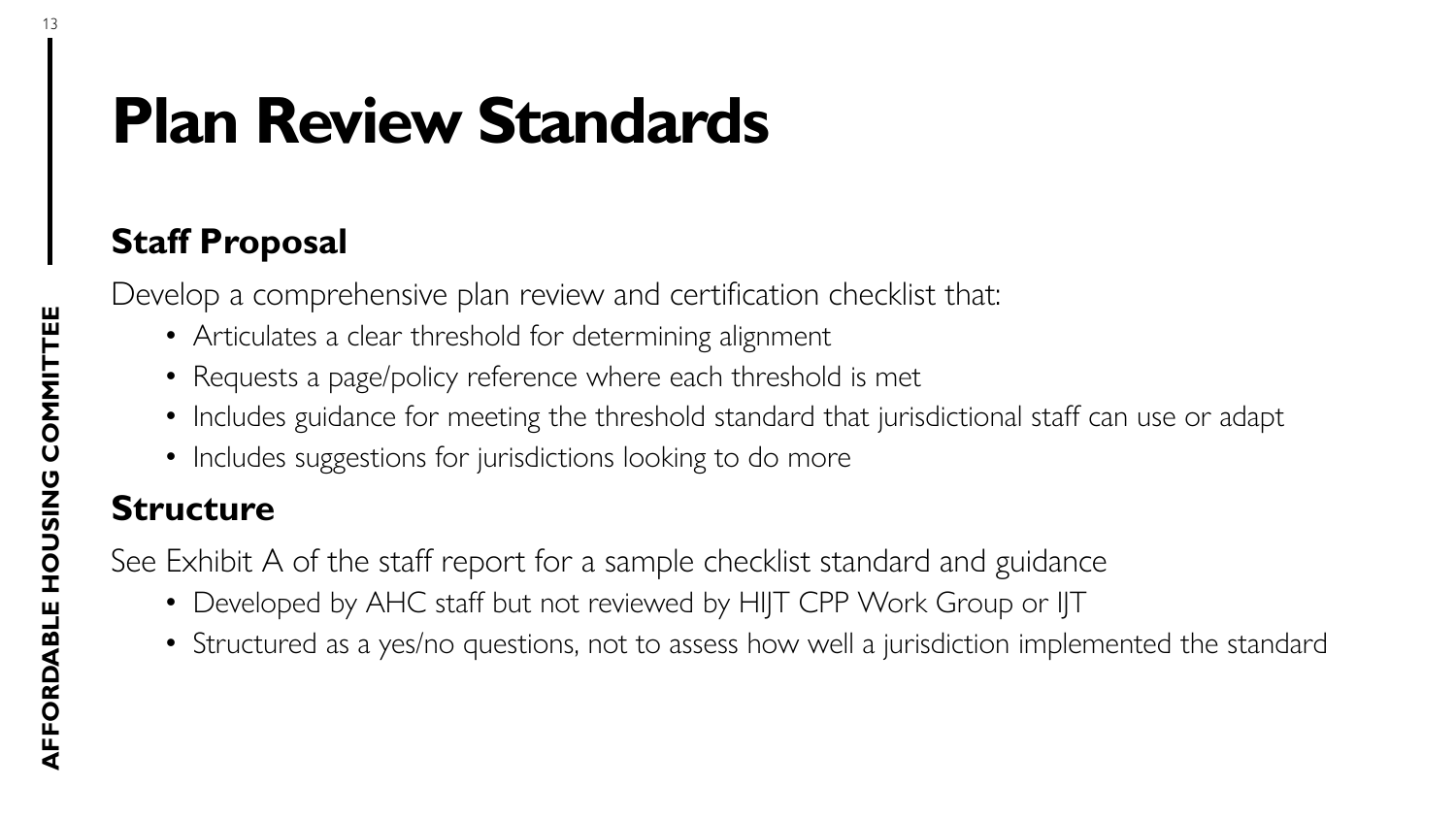### **Discussion**

#### **1 Comprehensive Plan Adoption Oversight**

#### **1a. Review Plans**

AHC offers early guidance and assistance to jurisdictions on CPP Housing Chapter alignment. Before adoption of a periodic update to a comprehensive plan, the AHC reviews plans for alignment with the CPP Housing Chapter and comments

Everything in *Action 1a* plus, after plan adoption, GMPC issues plan certification decision

**1b. Review & Certify Plans**

Are members supportive of *1a. Review plans* or *1b. Review and certify plans*?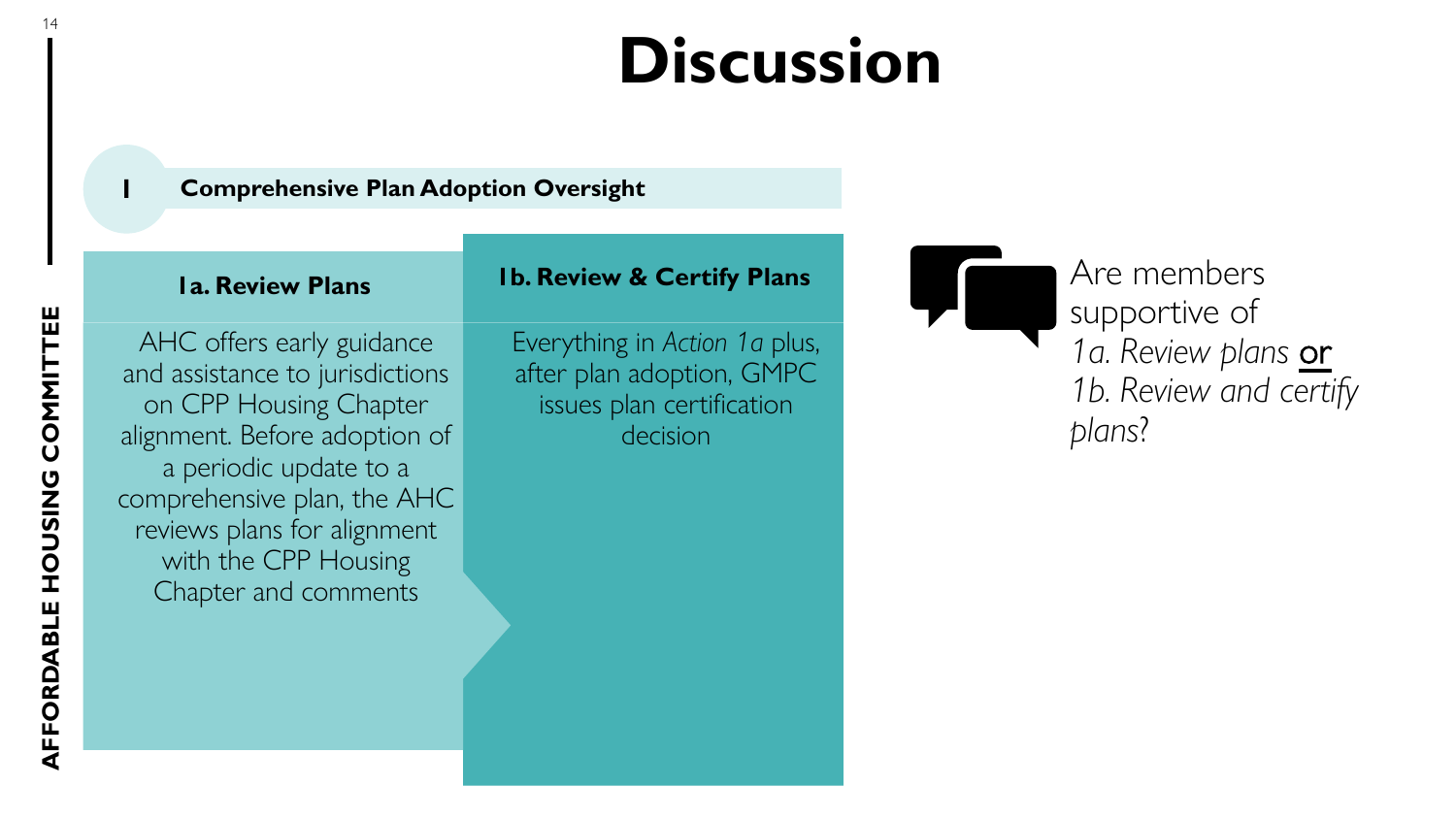## **Staff Response | Plan Implementation Oversight**

| <b>Action</b>                                                     | <b>AHC Question</b>                                                                                                      | <b>Staff Response</b>                                                                                                                                                                                                                                                                           |
|-------------------------------------------------------------------|--------------------------------------------------------------------------------------------------------------------------|-------------------------------------------------------------------------------------------------------------------------------------------------------------------------------------------------------------------------------------------------------------------------------------------------|
| 2a. Monitor<br>& Report                                           | 7. What housing data should be •<br>collected and tracked<br>annually?                                                   | Descriptions of the types of data to be tracked are<br>provided in staff report<br>• Specifics can be included in draft CPP amendment<br>text for AHC consideration in September 2022                                                                                                           |
|                                                                   | How will jurisdictional<br>8.<br>comparisons be measured?                                                                | • Guidance to establish jurisdictional comparisons in<br>2023 or later can be included in a draft CPP<br>amendment text for AHC consideration in September<br>2022<br>• Could be developed at any time, with details settled<br>after more time-sensitive framework elements are<br>established |
| 2b. Monitor,<br>Report, &<br><b>Require</b><br><b>Adjustments</b> | 9. What constitutes a significant<br>shortfall and what reasonable<br>measures would a jurisdiction<br>be asked to take? | Use CPP policy text to define collaborative process to<br>establish this no sooner than 2024                                                                                                                                                                                                    |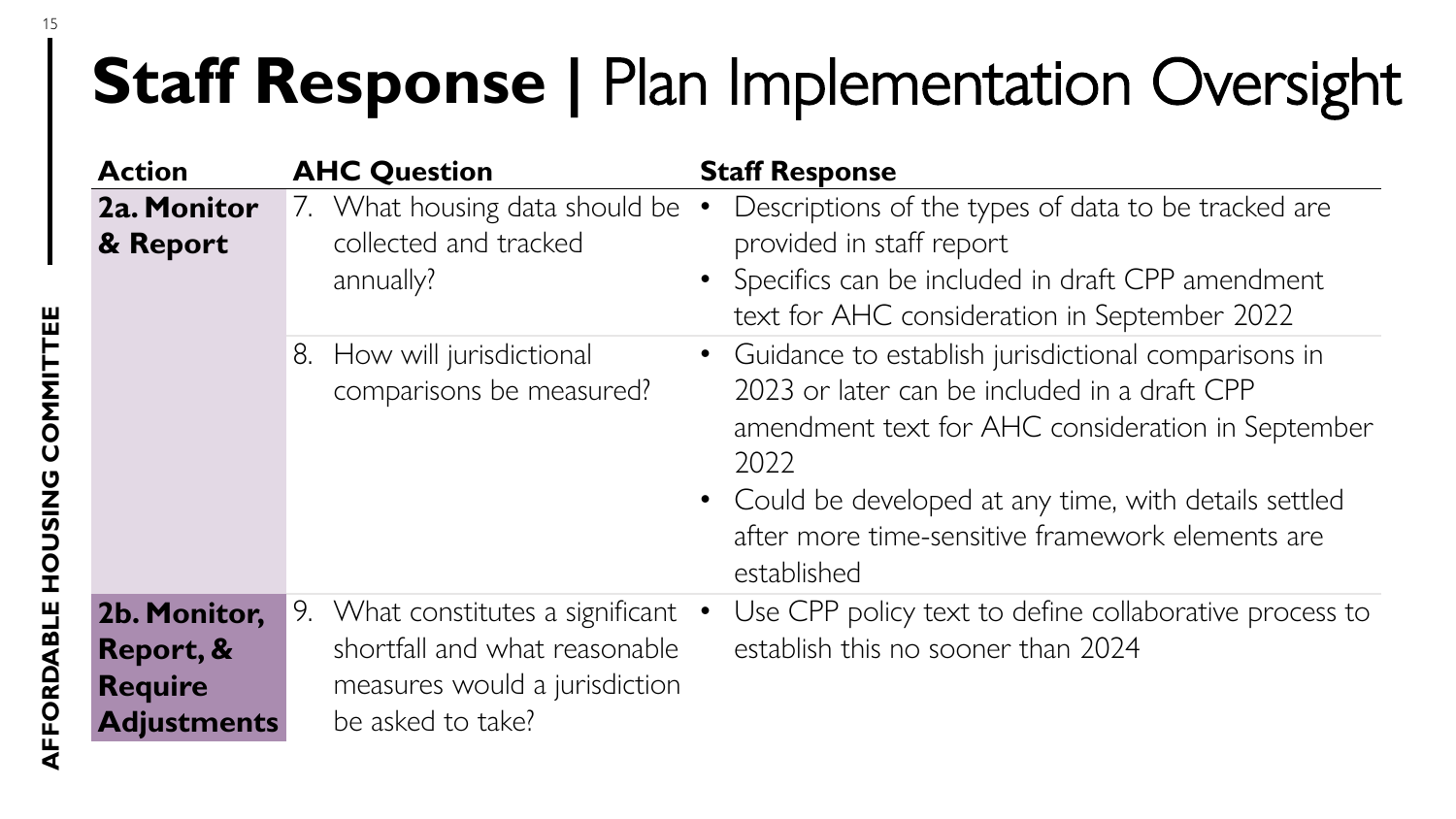### **Discussion**

#### **2 Comprehensive Plan Implementation Oversight**

#### **2a. Monitor & Report**

After periodic updates to comprehensive plans are adopted, AHC annually measures jurisdictional progress to plan for and accommodate affordable housing targets in dashboard using standardized benchmarks and housing data trends

#### **2b. Monitor, Report & Require Adjustments**

Everything in *Action 2a* plus, five years after plan adoption, the GMPC reviews the information collected through monitoring and identifies jurisdictions with significant shortfalls in planning for and accommodating affordable housing targets. The GMPC requires those jurisdictions to take reasonable measures to adjust plans or land use maps to address significant shortfalls



Are members supportive of *2a. Monitor and report* or *2b. Monitor, report, and require adjustments*?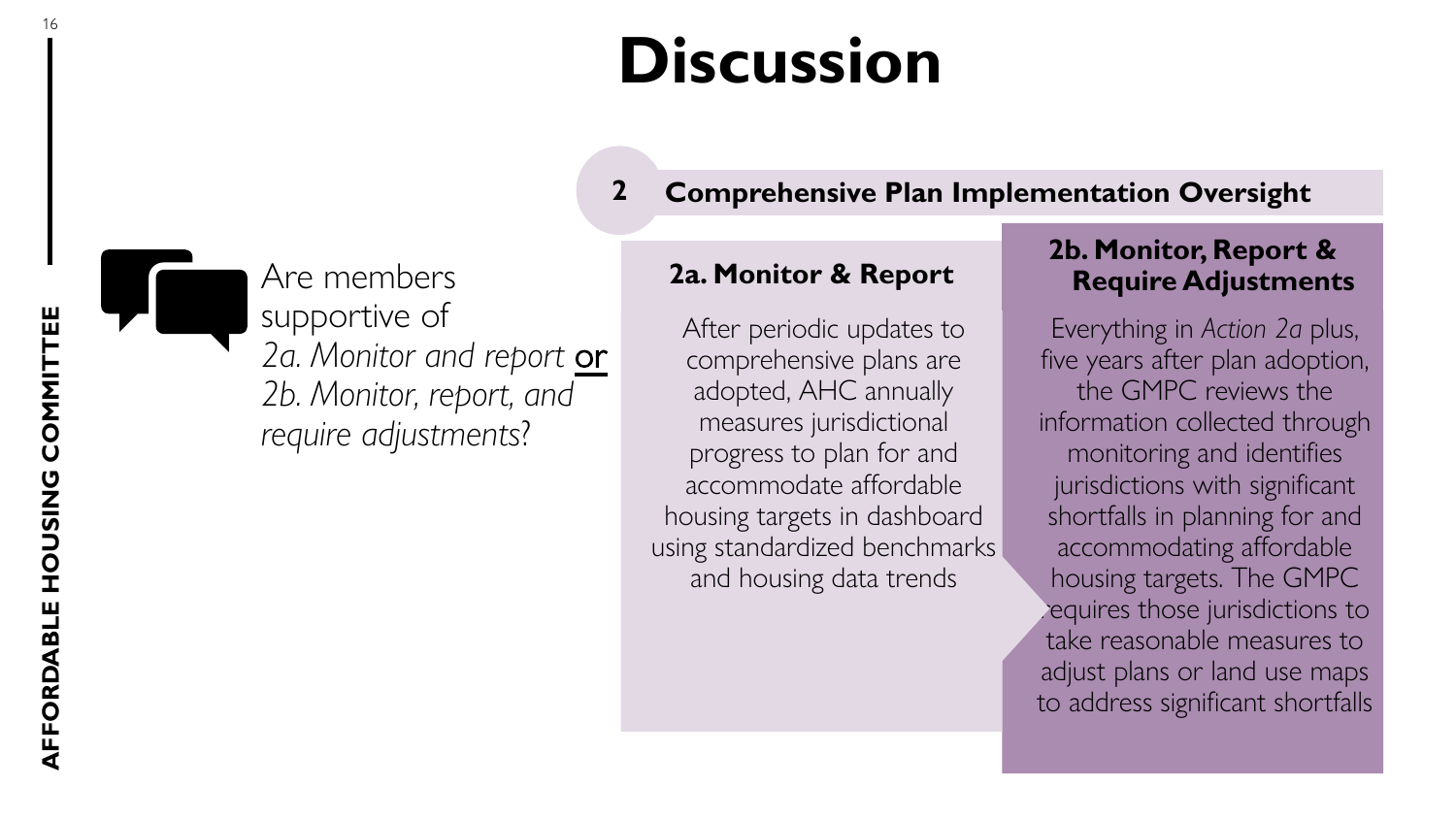## **GMPC Motion 21-1 Jurisdictional Share of Countywide Housing Need**

**Reference material:** [Staff Report](https://kingcounty.gov/%7E/media/depts/community-human-services/housing-homelessness-community-development/documents/affordable-housing-committee/Meeting_05,-d-,18,-d-,22/AHCGMPCMotion211JurisdictionalAffordableHousingTargetsStaffReport20220513.ashx?la=en)

**Sunaree Marshall** Housing Policy and Special Projects Manager King County Department of Community and Human Services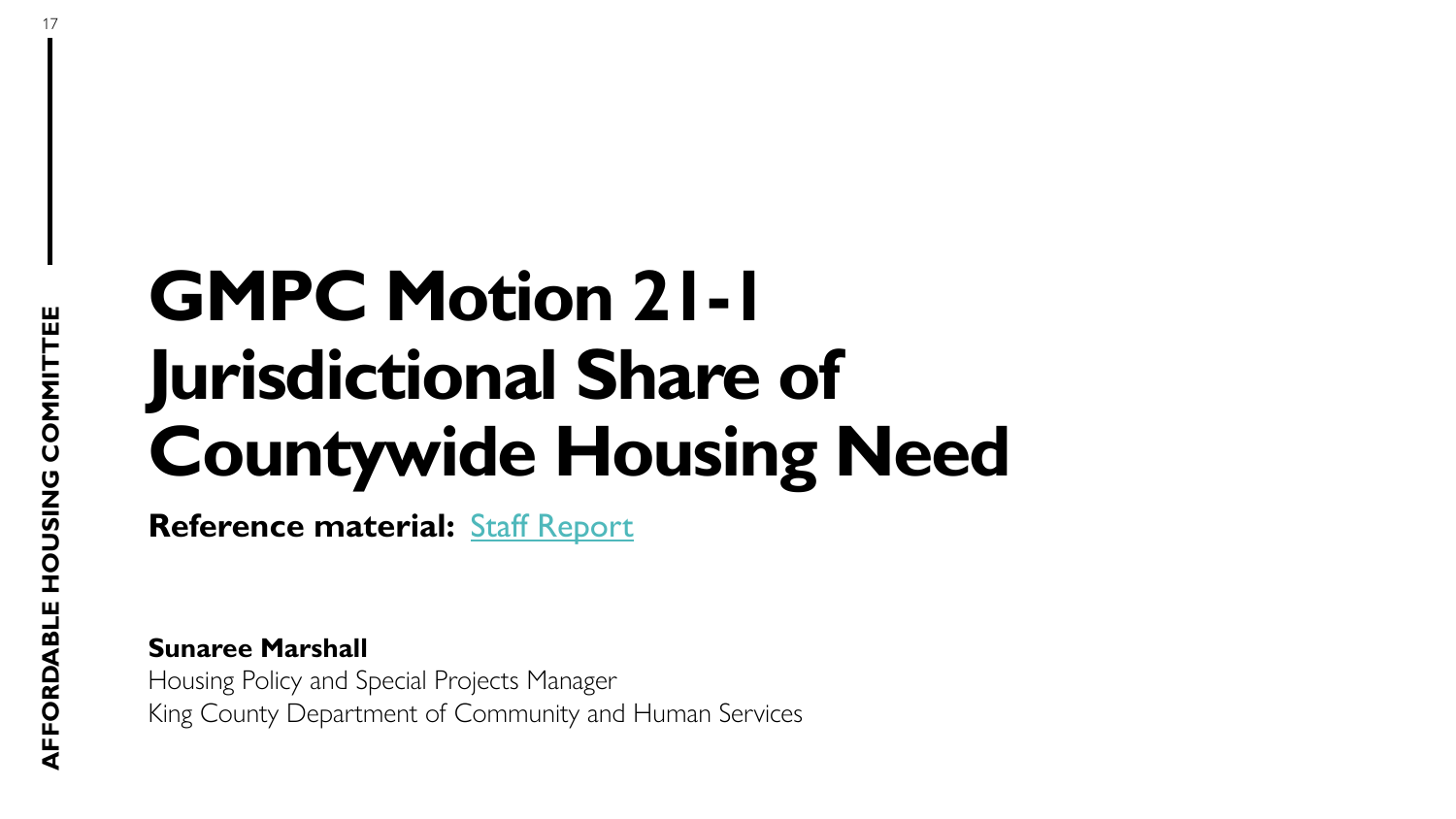## **Goal for Today**

• Staff will:

◆ Brief you on state efforts to set minimum requirements and develop guidance for allocating countywide need

- ◆ Describe three allocation methods that could be developed for Committee consideration
- Committee will:
	- Have an opportunity to voice support, concerns, or considerations staff should account for when developing each method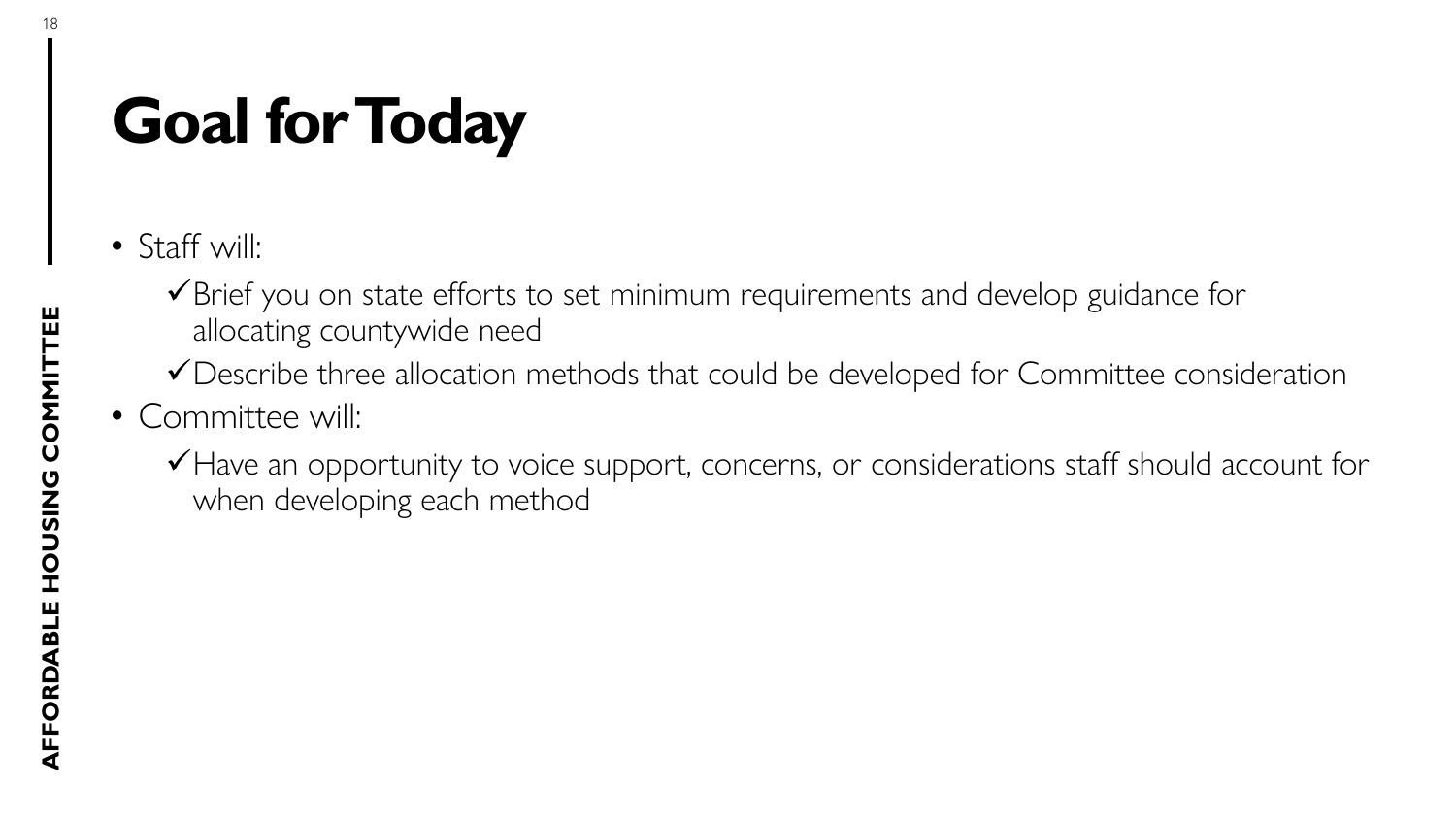### **Target Setting Approach**



#### **April–May**

•Staff shape Commerce guidance •AHC provides initial direction on affordable housing target model (May 18)

#### **June–July**

•Staff build model, seek input, and refine model

#### **July–November**

•AHC considers and approves target method and seeks GMPC concurrence (July 27) •AHC considers (Sept. 29) and approves (Nov. 16) CPP amendments and seeks GMPC concurrence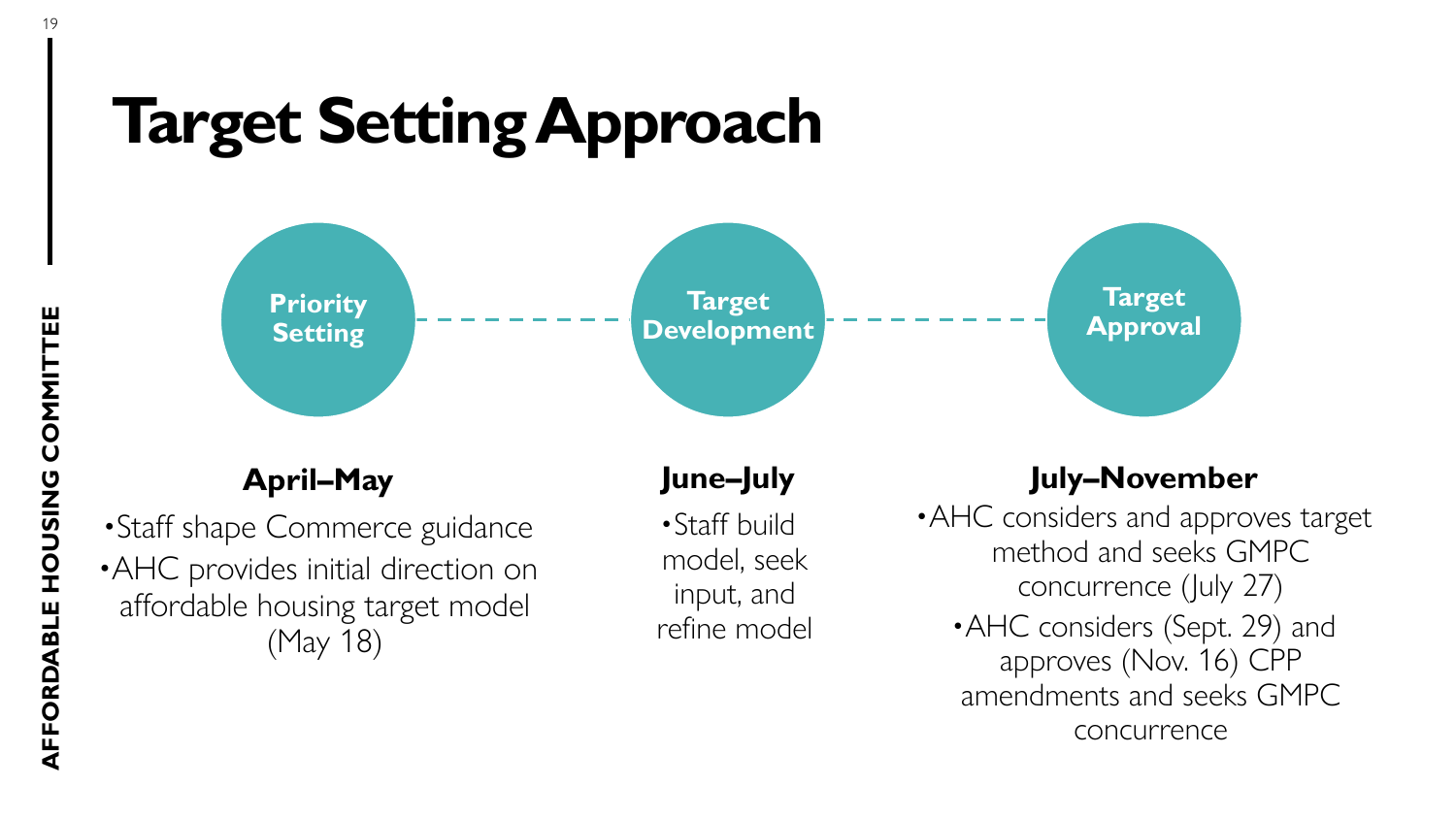### **What are Affordable Housing Targets?**

**Allocation** of countywide need

These terms are used interchangeably to express the **share of countywide affordable housing need a jurisdiction is responsible for planning for and accommodating** 

**CONTROL**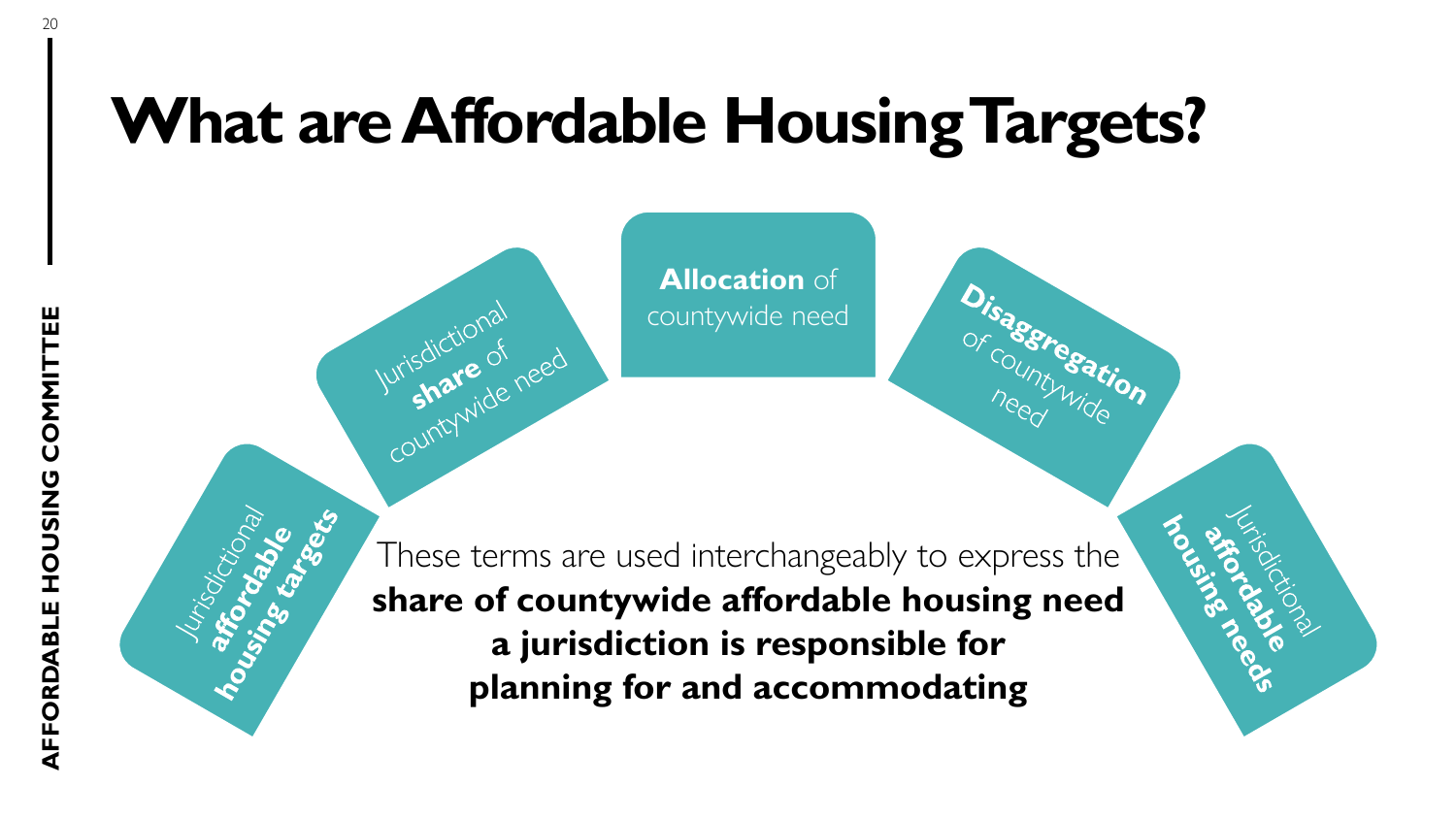## **Affordable Housing Targets Are Also . . .**

**An expression of need**

> **Different than growth targets**

**A guide for where and how need is addressed**

**Required**

• They reflect what's needed without considering the cost of, resources available for, or barriers to building that housing

• They are not the same thing as growth targets, which are an expression of future housing growth

• They guide how much housing at different income bands a jurisdiction plans for and accommodates

• They are now required by the Growth Management Act (GMA) and requested by the GMPC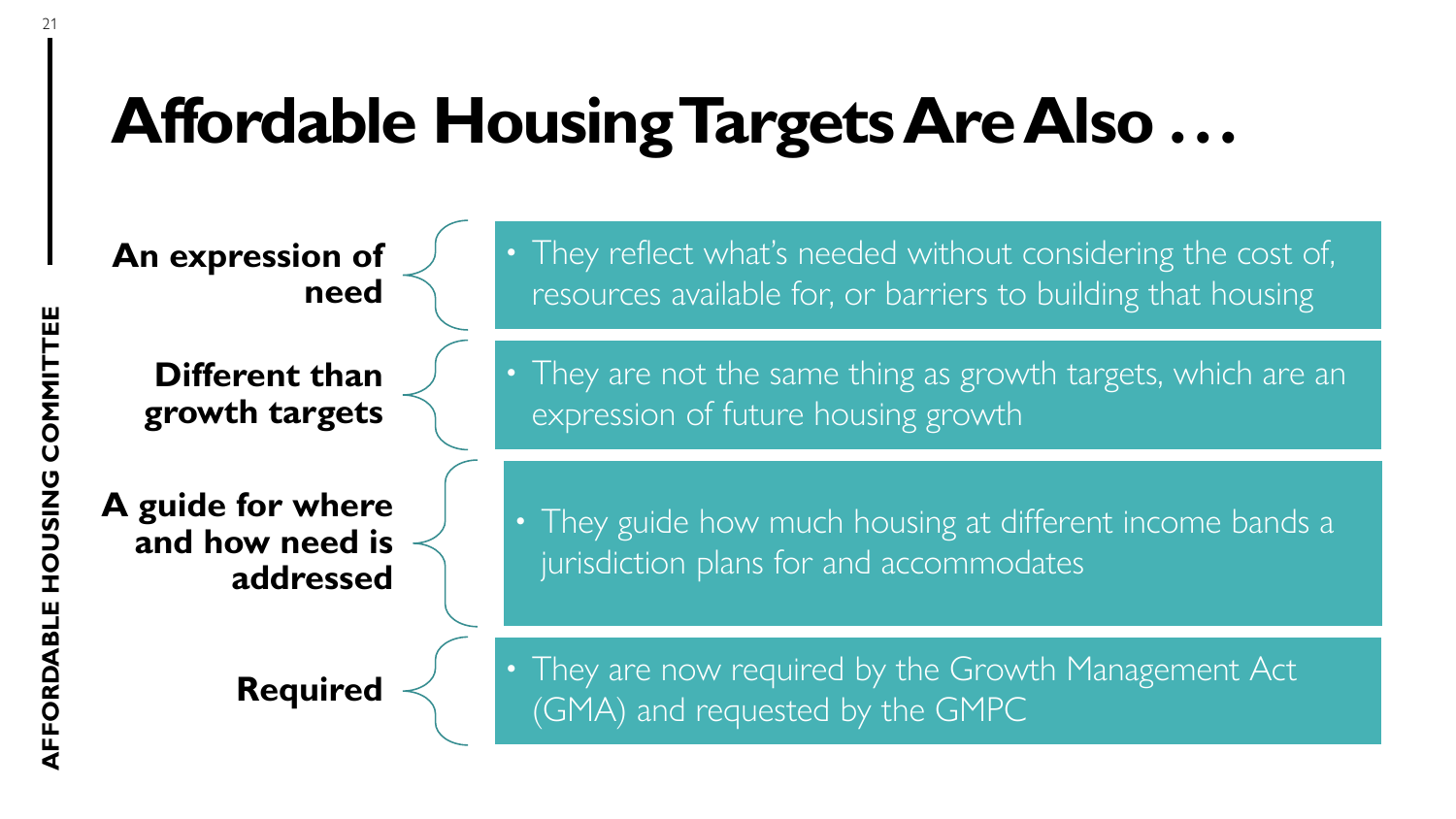### **Targets Will Be Based on New State Information**

### **GMA now instructs local governments to: \***

- Plan for and accommodate housing affordable to all income levels
- Include an inventory and analysis of existing and projected housing needs for all economic segments as well as permanent supportive housing, emergency housing, and emergency shelters, to be provided by Commerce
- Link their housing goals with overall county goals

### **In response, Commerce is:**

- Projecting countywide need *by income segment* and *special housing* type rather than jurisidictional level for counties and cities to allocate
- Providing guidance on how allocation could occur

\* among other new requirements as a result of House Bill 1220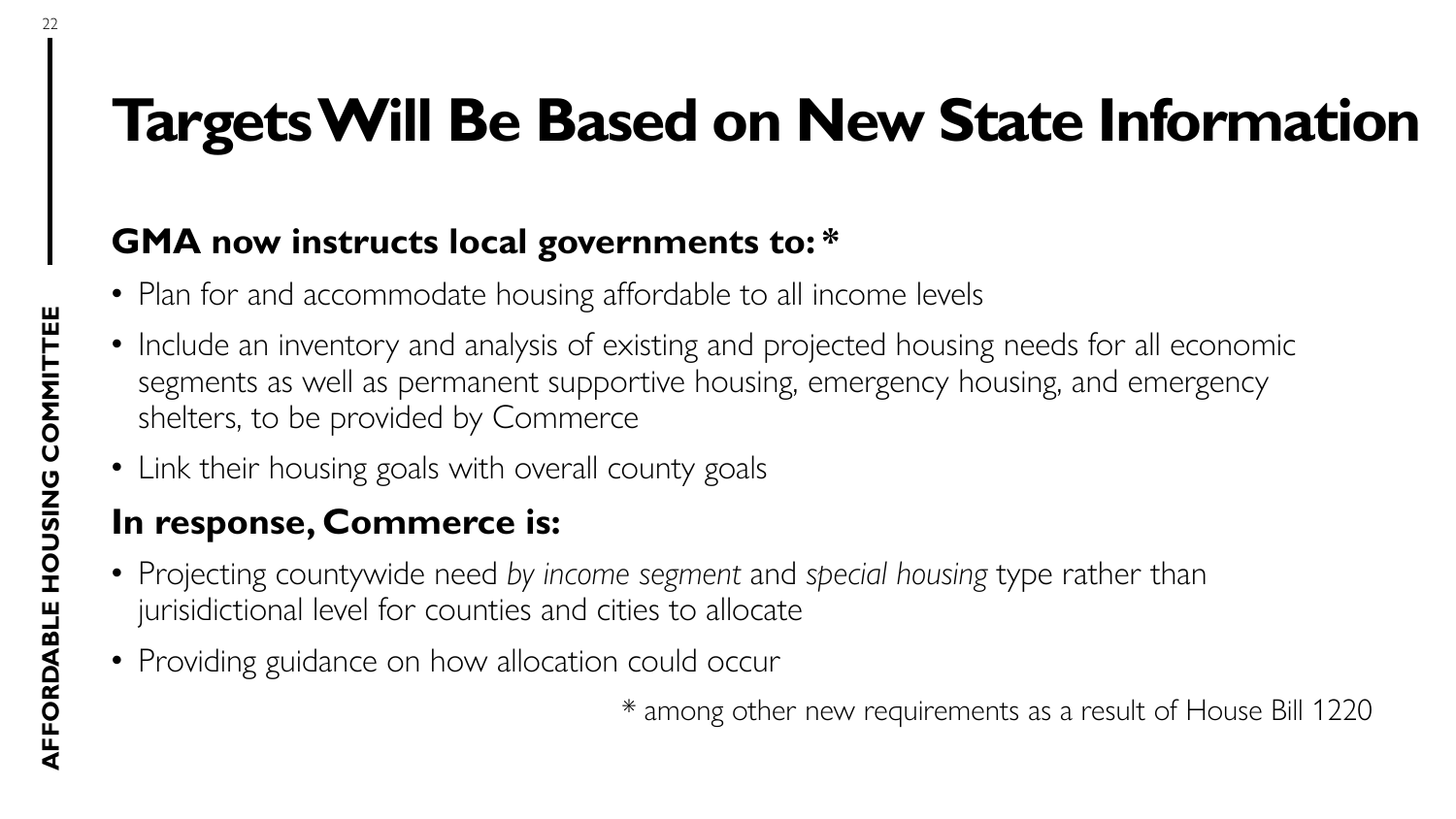## **Local Target Setting Will Be Adaptive**

### **Commerce's allocation guidance is still evolving**

- Information shared today is based on preliminary draft guidance
- Staff will brief the AHC on any major shifts in the guidance at the July 27 AHC meeting

### **Commerce's countywide need projections won't be finalized until the fall**

• Staff will keep the Committee apprised of potential impacts to its target setting work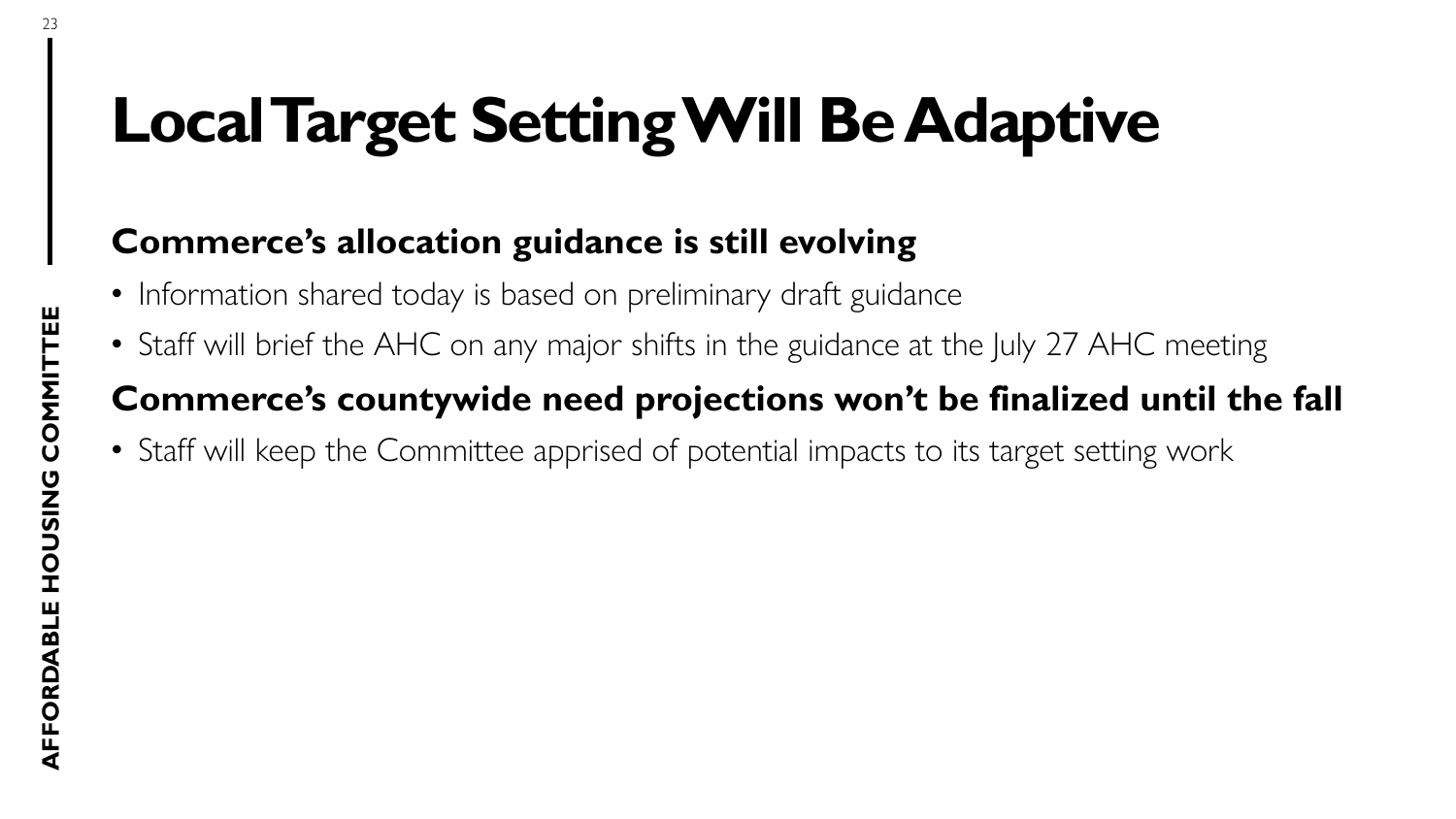## **Commerce's Countywide Need Projections**

### **Counties must use projections of countywide need developed by Commerce**

- Commerce will express countywide need as the additional units needed by 2050 to meet projected housing needs by:
	- o **By income level:** 0-30%, >30-50%, >50-80%, and >80-120% AMI
	- o **Special housing:** permanent supportive housing and emergency housing/shelters
- The projections will attempt to provide an objective prediction of future need without considering the cost of, resources available for, or barriers to building that housing.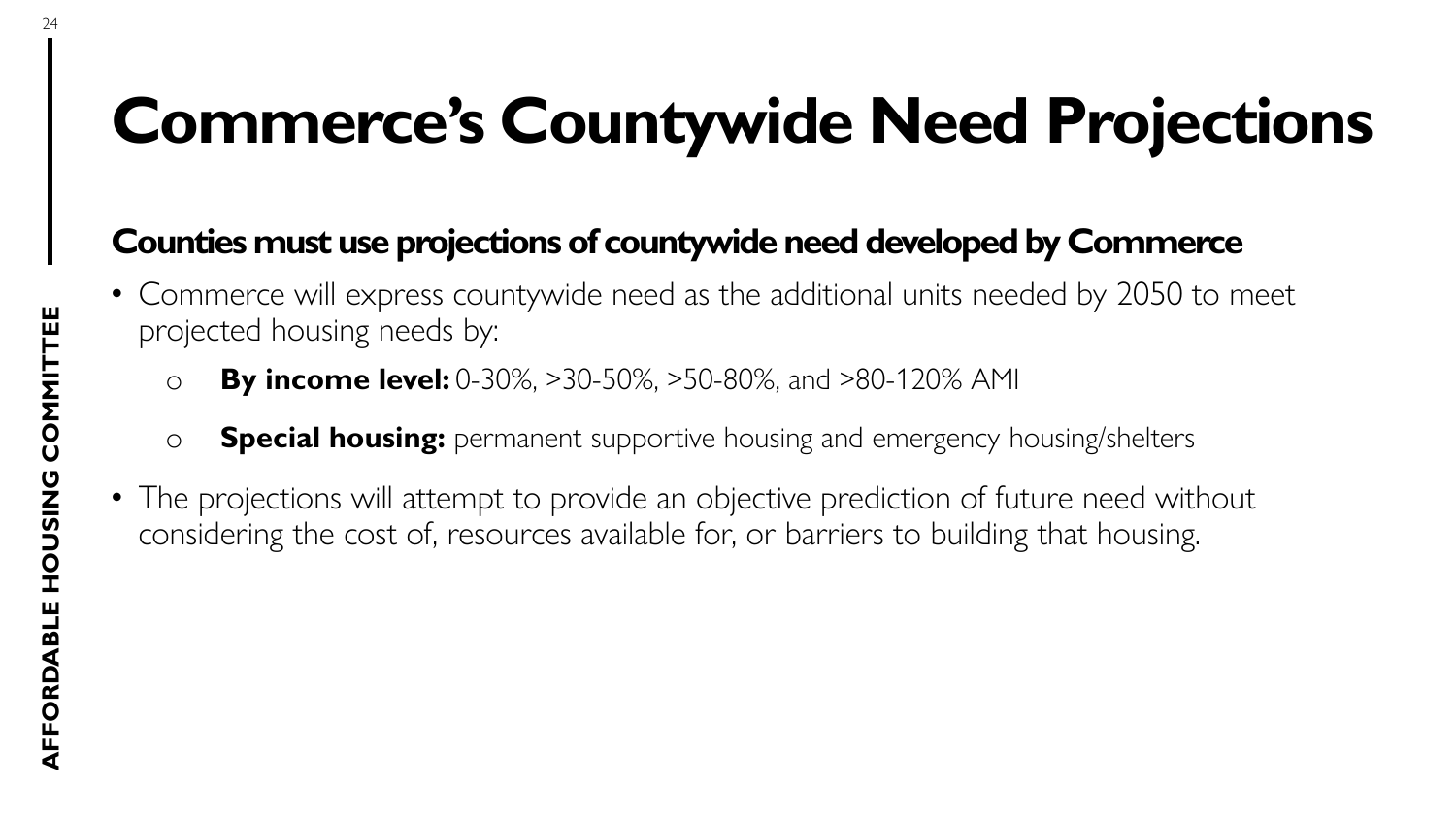## **Commerce's Preliminary Draft Minimum Standards for Allocating Need**

### **Counties and cities can choose any method of allocating need, but must meet the state's minimum allocation standards**

- 1. The county must select a total housing need projection within the range of the low, medium, and high countywide housing needs projections published by Commerce
- 2. The selected countywide housing need projection for each *income level* and *special housing*  needs must be consistently derived from the same Commerce projection series
- 3. The sum of all allocated housing needs to local jurisdictions in a county must equal the total countywide housing need projection. This should be true for each income level, PSH, and emergency shelter/housing.
- 4. Each jurisdiction's allocation of projected housing needs by income level and for PSH and emergency housing must be documented in their comprehensive plan housing element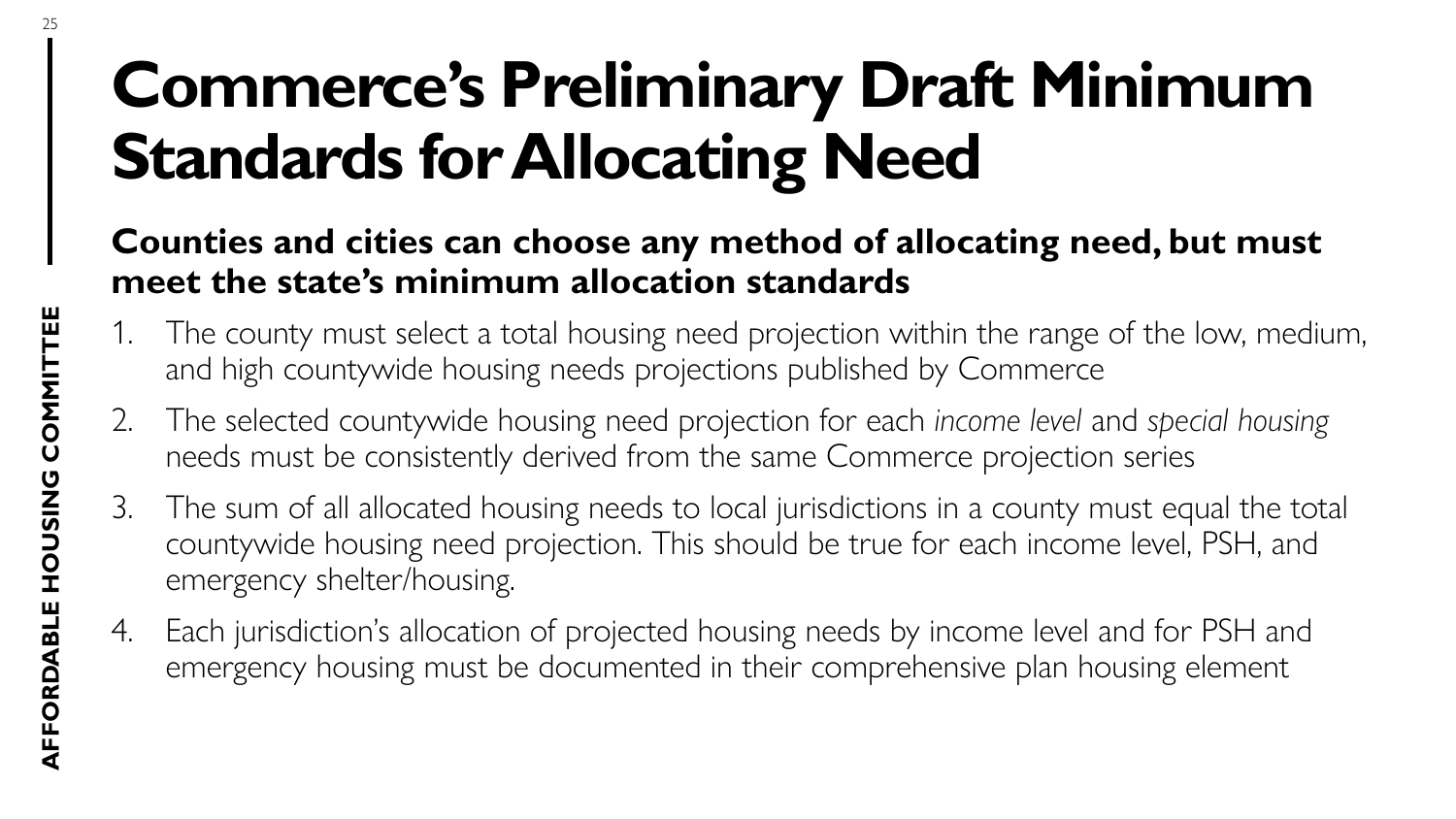## **Planned Allocation Approach**

#### **Staff will explore three allocation methods for Committee consideration\***

- Each method meets Commerce's draft minimum standards
- Each method promotes the concept of increasing housing choice in areas with less affordable options and promotes a more equitable distribution of housing choices across all jurisdictions o All jurisdictions will accommodate a share of the countywide need at all income segments o Allocates a greater share of countywide need to jurisdictions with less housing affordable to lowerincome households currently
- Staff are looking for the Committee to confirm this general direction

*\* Methods may change if Commerce's allocation guidance changes or data is unavailable*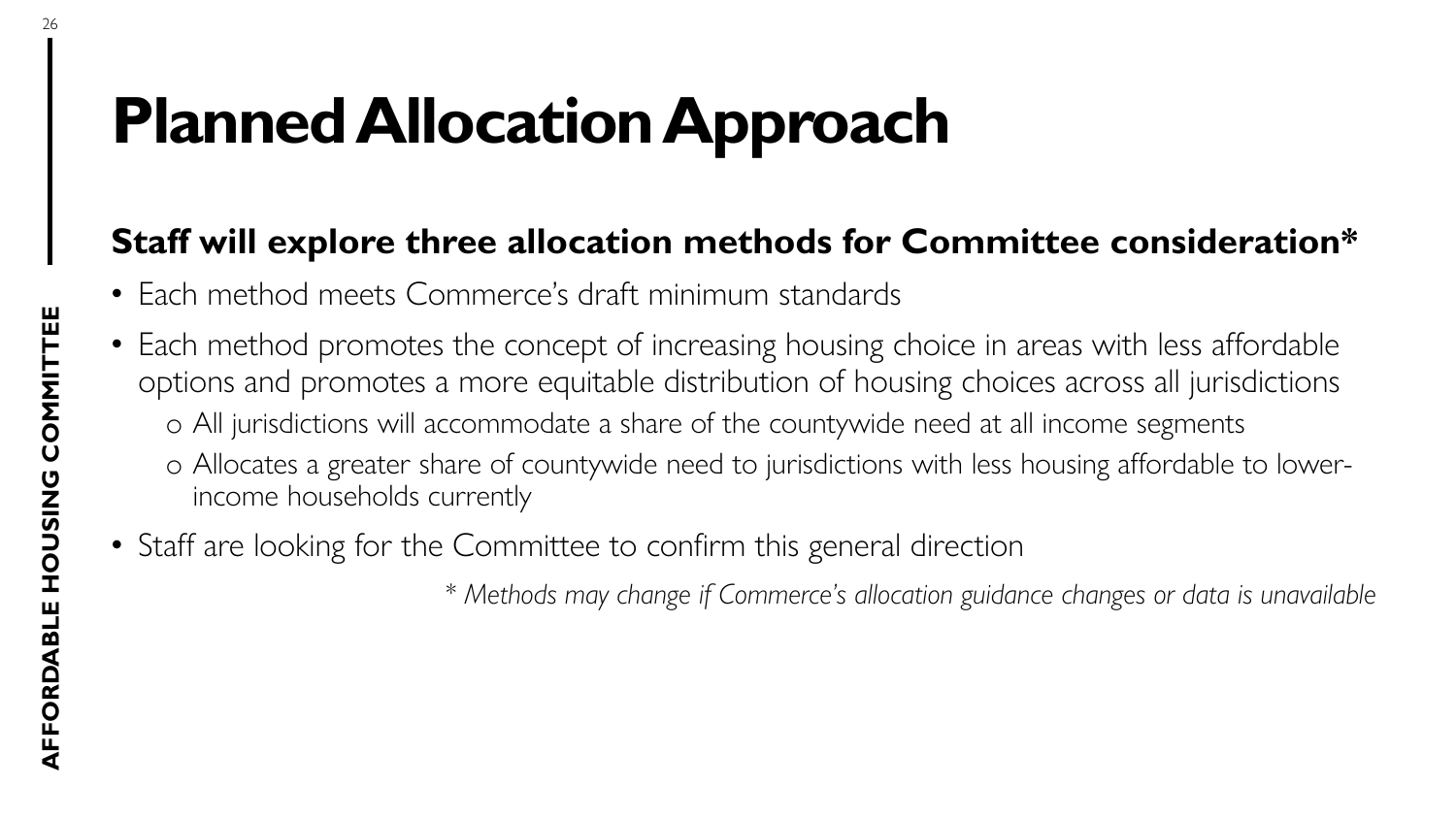### **Method 1 |** Housing Needs Allocation Tool (HNAT) Using Housing Growth Targets

#### **Overview**

- Allocates total projected countywide net new housing need in 2050 proportionally based on adopted growth • targets, by economic segment
- No countywide need projected at an income band  $\rightarrow$  no jurisdictional need allocation at that income band
- Caps a jurisdiction's housing need allocation by its housing growth target
- Allocates need first at lowest income band
- Same method for both *by income level*  and *special housing*

#### **Benefits**

- Jurisdictions with less affordable housing today receive proportionally larger allocations
- Cap by growth targets makes the allocations perceivably more achievable
- *Special housing*: creates access to opportunity areas for people currently or formerly experiencing homelessness and requires all jurisdictions to contribute to ending homelessness

#### **Limitations**

- Jurisdictions will only plan for affordable housing need within the bounds of new growth, so jurisdictions will plan for improved, rather than equal distribution of countywide need
- *Special housing* needs allocation does not consider:
	- o a jurisdiction's capacity or proximity to services
	- o transportation access beyond the application of growth targets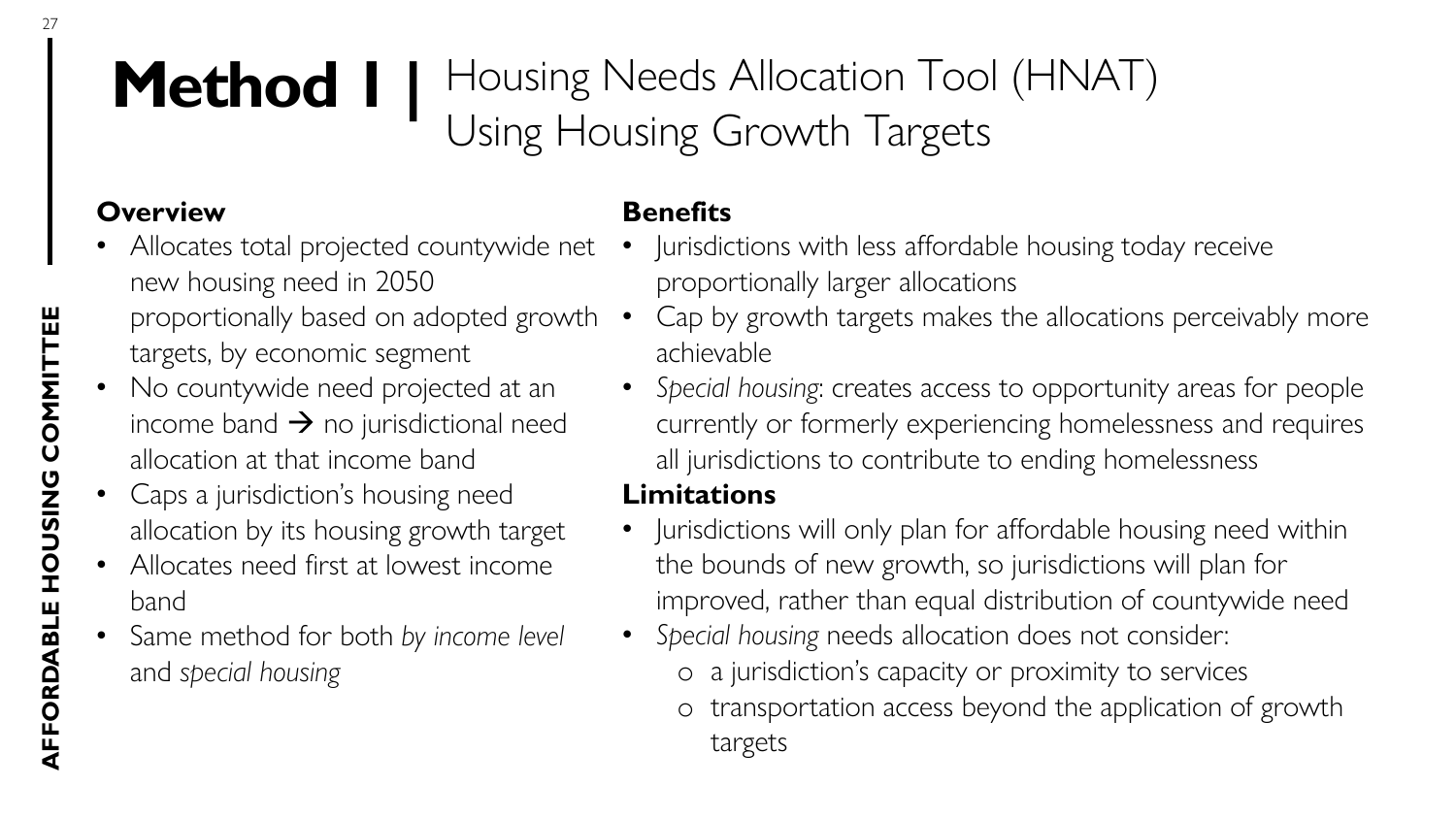### **Method 2** | Weighted Allocation

#### **Overview**

- Adjusting allocations based to increase the range of available and affordable housing options
- Adjustment factors may be applied to HNAT or to a wholly different allocation method
- Potential adjustment factors *by income level* that **Limitations** expand housing choice:
	- o Allocating more need to areas with less affordable housing than average
	- Allocating more need near where lowwage people work
- Potential adjustment factors for *special housing*  not yet identified
	- o Will consult with human service planners

#### **Benefits**

- Offers more flexibility to address local policy objectives than the HNAT
- Potentially recognizes affordability supply and jobs/worker imbalances across jurisdictions

- Data availability limits what adjustment factors can be applied
- Complex in both process and mathematics
- Difficult to describe and increases the risk of unintended consequences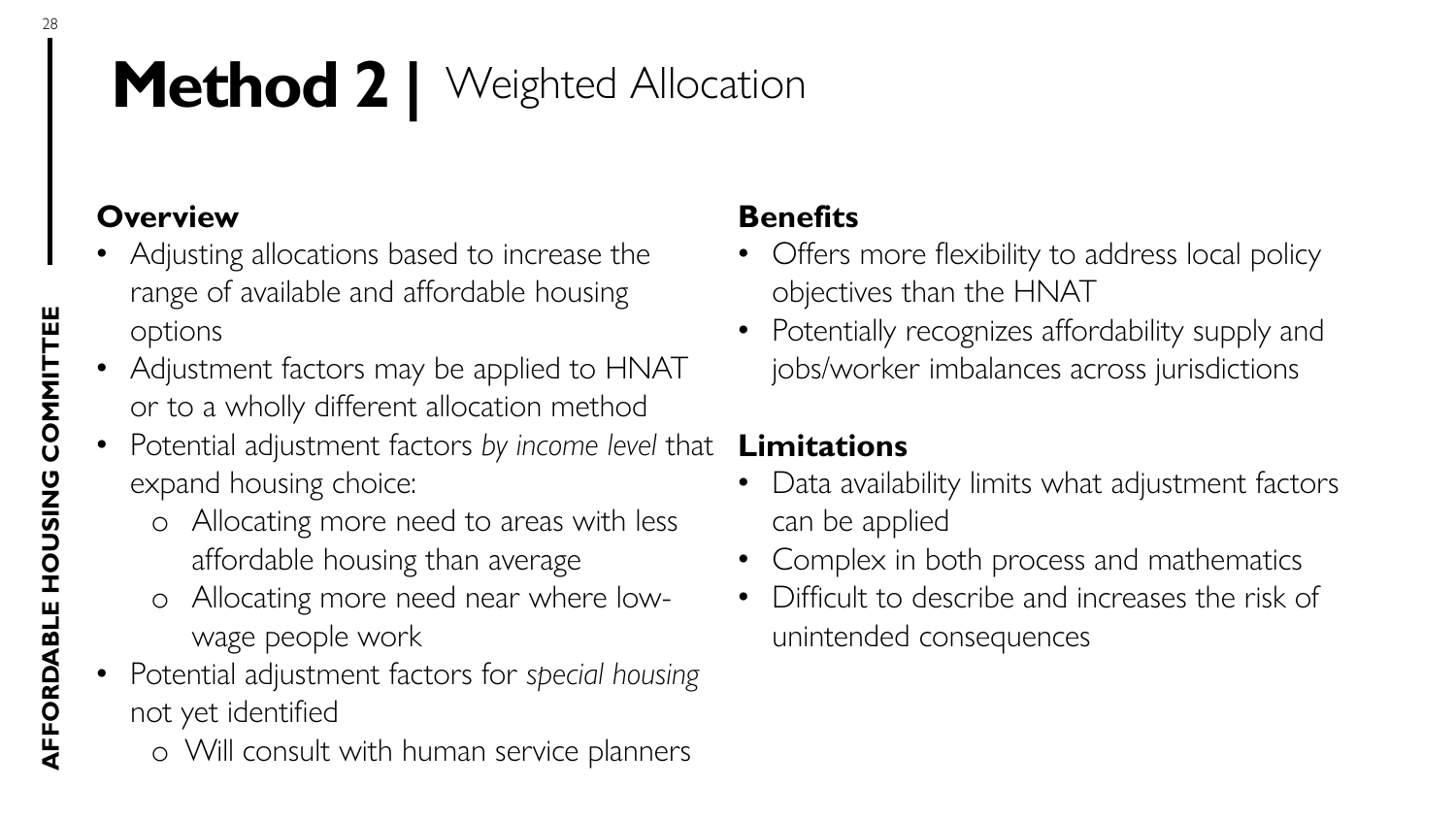### **Method 3 |** HNAT Without Housing Growth Targets as a Cap on Need Allocations

#### **Overview**

- Use the HNAT method, but not apply housing growth targets as a "cap"
- A jurisdiction's share of countywide need may exceed its growth targets
- Same method for both *by income level* and *special housing*

### **Benefits**

- Jurisdictions with less affordable housing today receive proportionally larger allocations
- Plans for a future where all jurisdictions have equal shares of affordable housing at each income band, based on their future population projection

### **Limitations**

• A jurisdiction's need may exceed the housing growth target, leading to challenging planning requirements for jurisdictions with high land costs